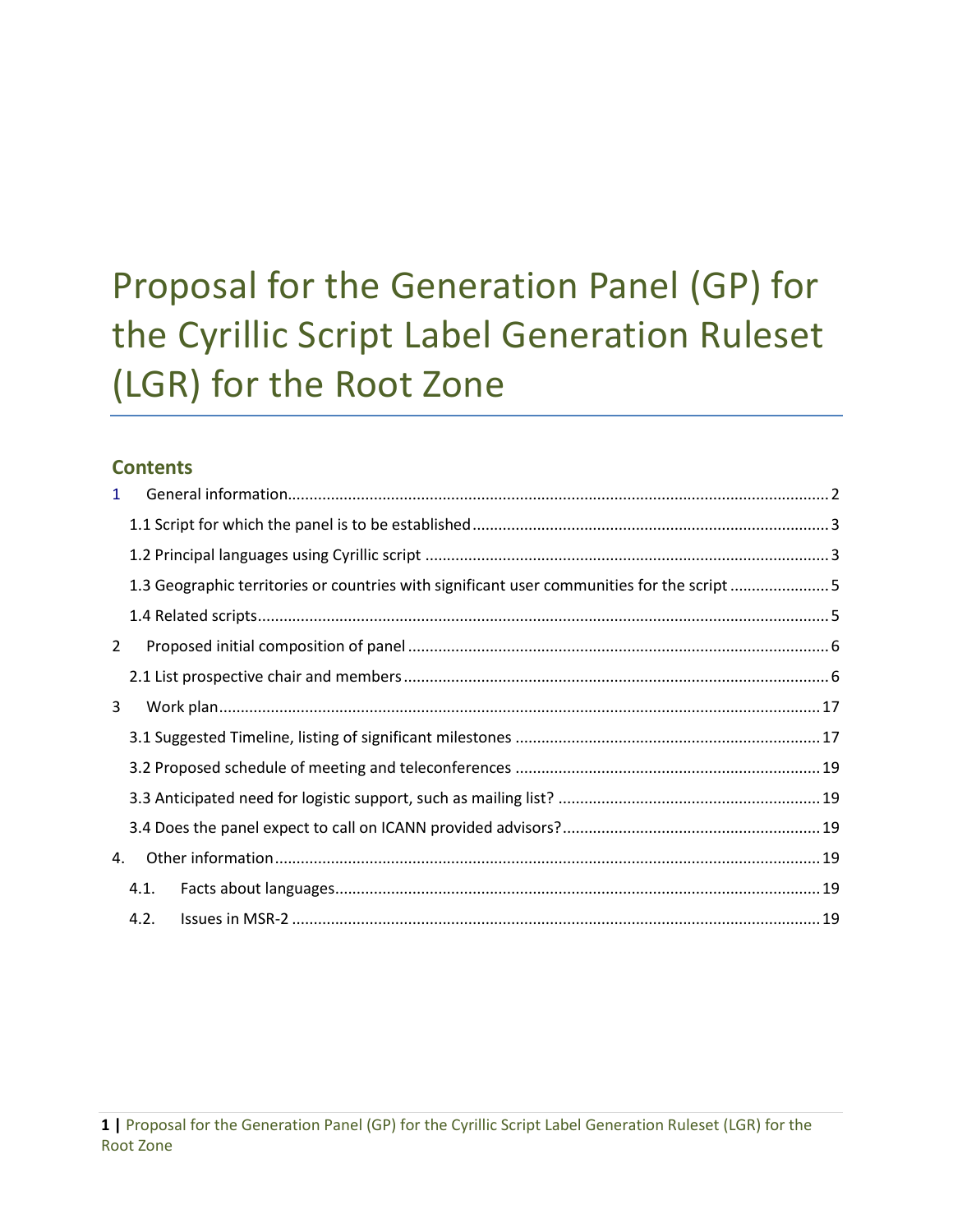# <span id="page-1-0"></span>**1 General information**

The purpose of this document is to give an overview of the proposed GP and the rationale for the creation of such group. It includes a discussion of relevant features of the Cyrillic script, the communities or languages using it, the process and methodology, and information on the contributors.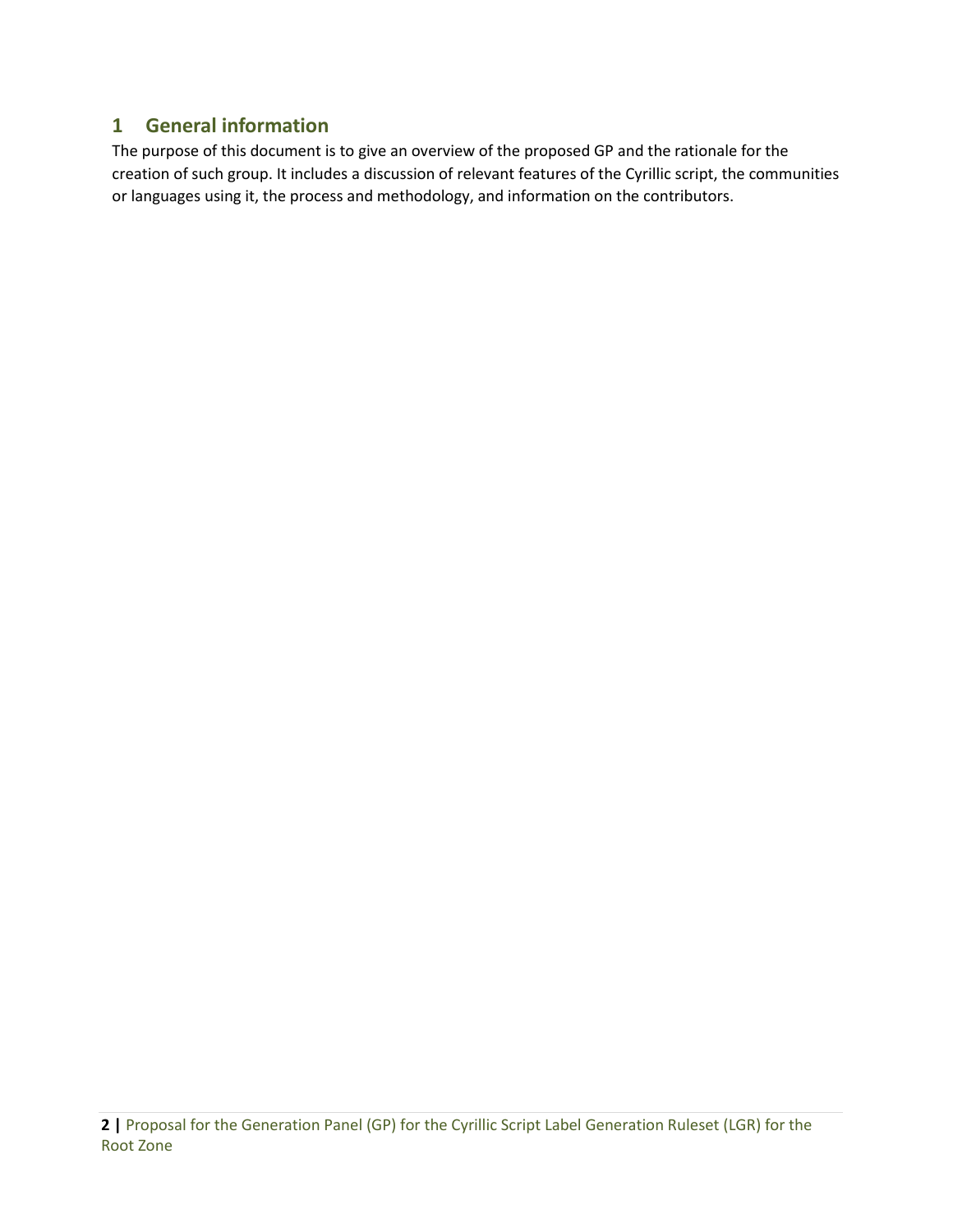#### <span id="page-2-0"></span>1.1 Script for which the panel is to be established



# **Native names of the script: ћирилица (Serbian) кирилица (Bulgarian) кириллица (Russian, Kazakh) кирилиця (Ukrainian) кірыліца (Belorussian) кирилско (Macedonian) сириллик (Tajik) кирилл тамгасы (Kyrgyz)**



# <span id="page-2-1"></span>1.2 Principal languages using Cyrillic script

There is a wide use of Cyrillic script in languages, and principal languages are:

| 639-3      | <b>Native</b>    | <b>Eng</b>       | <b>EGIDS level</b>      |
|------------|------------------|------------------|-------------------------|
| Ady        | Адыгабзэ         | Adyghe           | 2 (Provincial)          |
| Ava        | Авар мацІ        | Avar             | 3 (Wider Communication) |
| Alt        | Горно-алтайский  | Altai, Southern  | 2 (Provincial).         |
| <b>Bak</b> | Башкорт теле     | <b>Bashkort</b>  | 4 (Educational)         |
| <b>Bel</b> | Беларуская       | Belarusian       | 1 (National)            |
| <b>Bos</b> | Босански         | <b>Bosnian</b>   | 1 (National)            |
| bul        | Български        | <b>Bulgarian</b> | 1 (National)            |
| <b>Che</b> | Нахчиэ Муотт     | Chechen          | 2 (Provincial)          |
| Chv        | Чăвашла          | Chuvash          | 4 (Educational)         |
| Dar        | Даргинский       | Dargwa           | 4 (Educational)         |
| Inh        | ГІалгІай, Ğalğaj | Ingush           | 4 (Educational)         |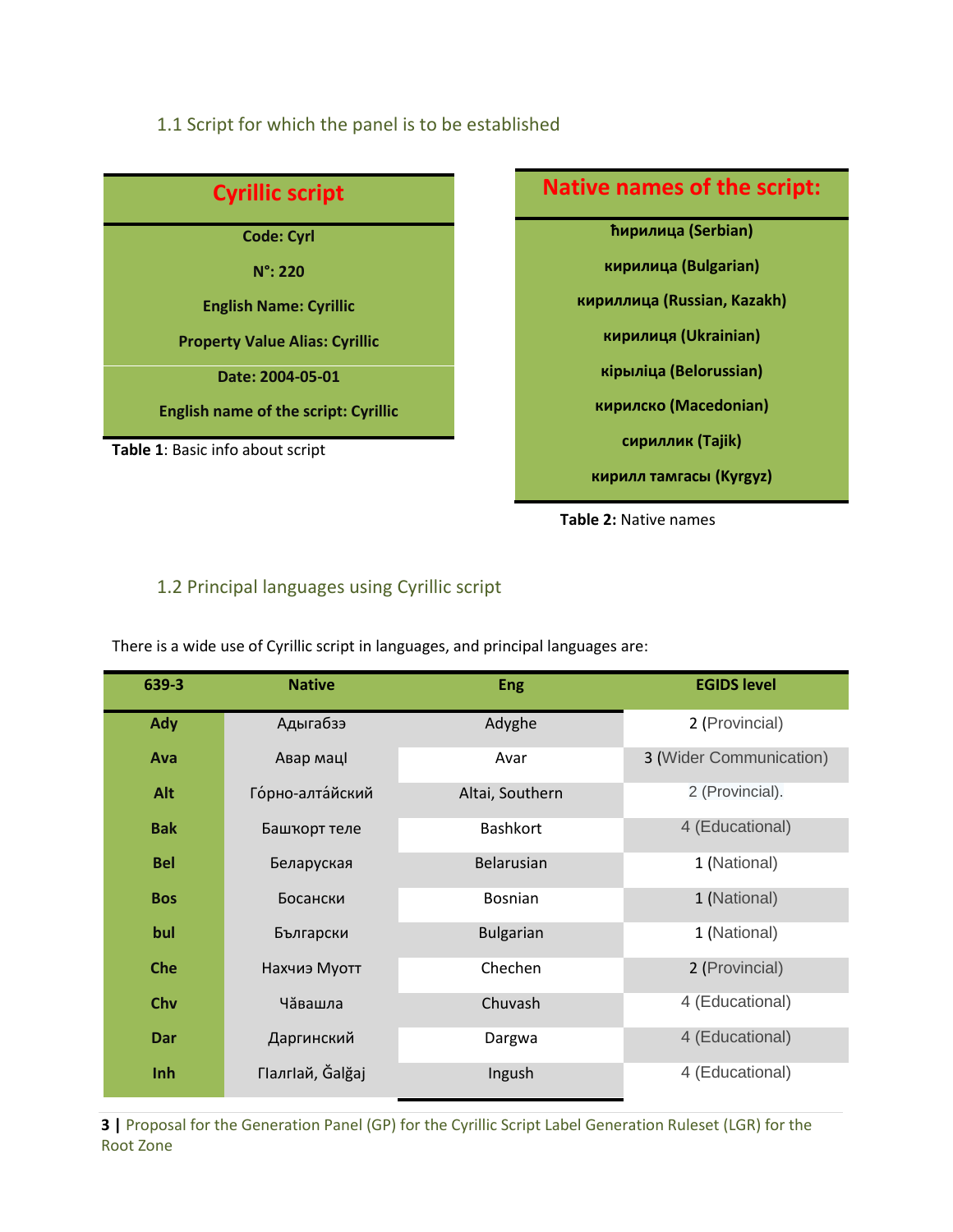| Sah        | Caxa            | Yakut           | 2 (Provincial)          |
|------------|-----------------|-----------------|-------------------------|
| kaz        | Қазақша         | Kazakh          | 1 (National)            |
| kir        | Кыргыз          | Kyrgyz          | 1 (National)            |
| <b>Khk</b> | Монгол хэл      | Mongolian, Halh | 3 (Wider Communication) |
| Lbe        | Лакку маз       | Lak             | 4 (Educational)         |
| Lez        | Лезги чіал      | Lezgi           | 4 (Educational)         |
| <b>Mhr</b> | марий йылме     | Mari, Meadow    | 4 (Educational)         |
| <b>Mon</b> | Монгол          | Mongolian       | 1 (National)            |
| <b>Mkd</b> | Македонски      | Macedonian      | 1 (National)            |
| <b>Rus</b> | Русский         | Russian         | 1 (National)            |
| Rut        | мыхІабишды чІел | Rutul           | 4 (Educational)         |
| <b>Srp</b> | Српски          | Serbian         | 1 (National)            |
| <b>Srp</b> | Crna Gora       | Montenegro      | 1 (National)            |
| <b>Tab</b> | табасаран чІал  | Tabassaran      | 4 (Educational)         |
| <b>Tat</b> | татар теле      | Tatar           | 2 (Provincial)          |
| <b>Tgk</b> | точики          | Tajik           | 1 (National)            |
| <b>Tuk</b> | Түркмен         | Turkmen         | 1 (National)            |
| <b>Ukr</b> | Українська      | Ukrainian       | 1 (National)            |
| Tyv        | тыва дыл        | Tuva            | 4 (Educational)         |
| uzb        | Ўзбек           | Uzbek, Northern | 1 (National)            |

*EGIDS - http://www.ethnologue.com/about/language-status* **Table 3:** Principal languages

#### **Language groups that use Cyrillic script:**

- 1) Indo-European languages,
- 2) Caucasian languages,
- 3) Sino-Tibetan languages,
- 4) Chukchi and Kamchatka languages,
- 5) Mongolian languages,
- 6) Tungus languages,
- 7) Turkic Eastern languages,
- 8) Ural languages,
- 9) Individual languages Aleutian, Nivkhs, Ket, Eskimos, Yukaghir languages.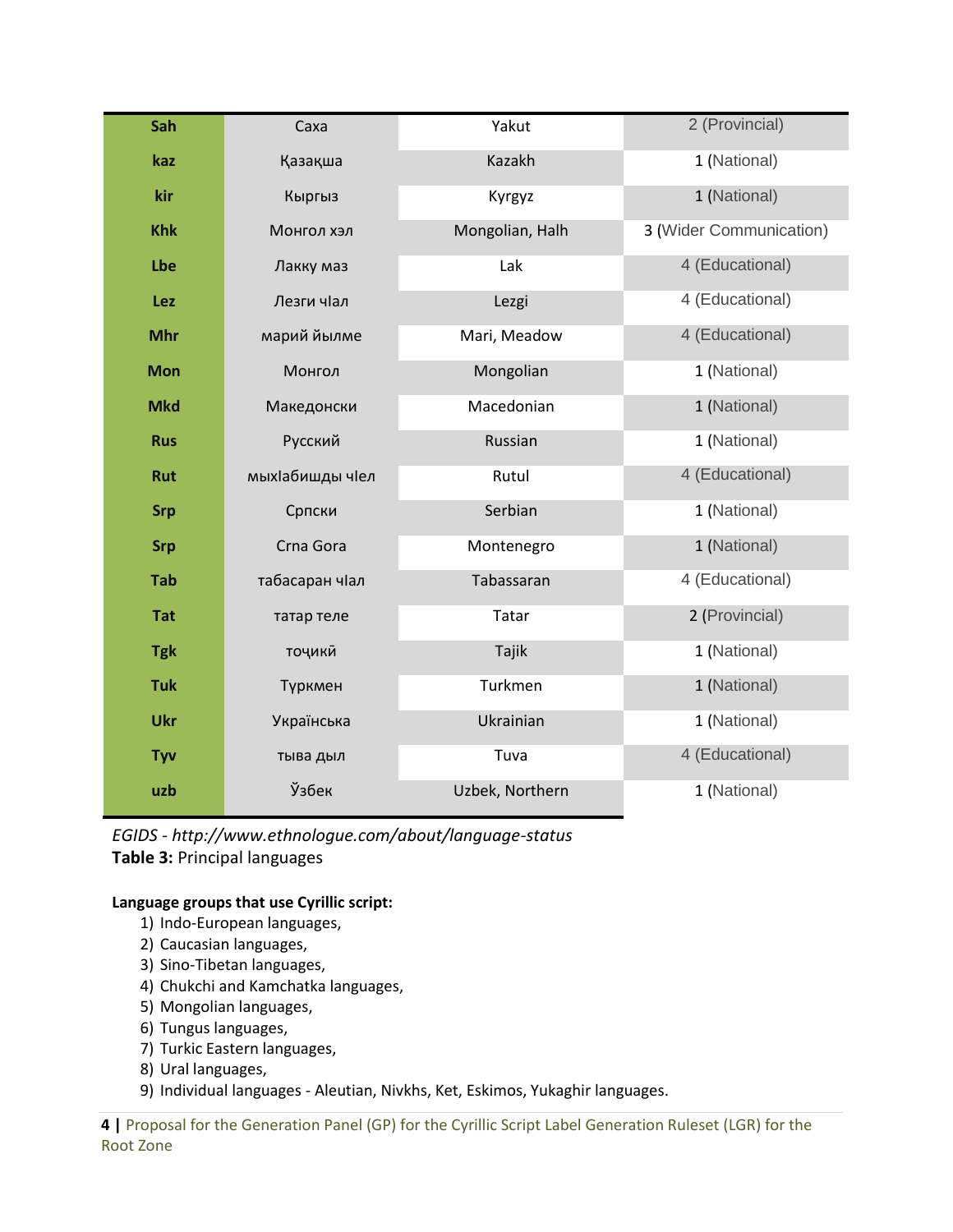<span id="page-4-0"></span>1.3 Geographic territories or countries with significant user communities for the script

#### Regions:

- 1) South Eastern part of Europe
	- (Serbia, Montenegro, Macedonia, Bulgaria, Bosnia and Herzegovina),
- 2) Eastern Europe (Belorussia, Ukraine, Russia),
- 3) Central Asia (Kazakhstan, Turkmenistan, Uzbekistan, Kyrgyzstan, Tajikistan, Mongolia)



**Figure 1:** Geographic territories spread of Cyrillic

#### Legend:

is the only official orthography

is the only official orthography, but others are recognized for national or regional languages

#### <span id="page-4-1"></span>1.4 Related scripts

Related scripts are:

- 1) Latin,
- 2) Greek,
- 3) Armenian,
- 4) Cyrillic old Slavonic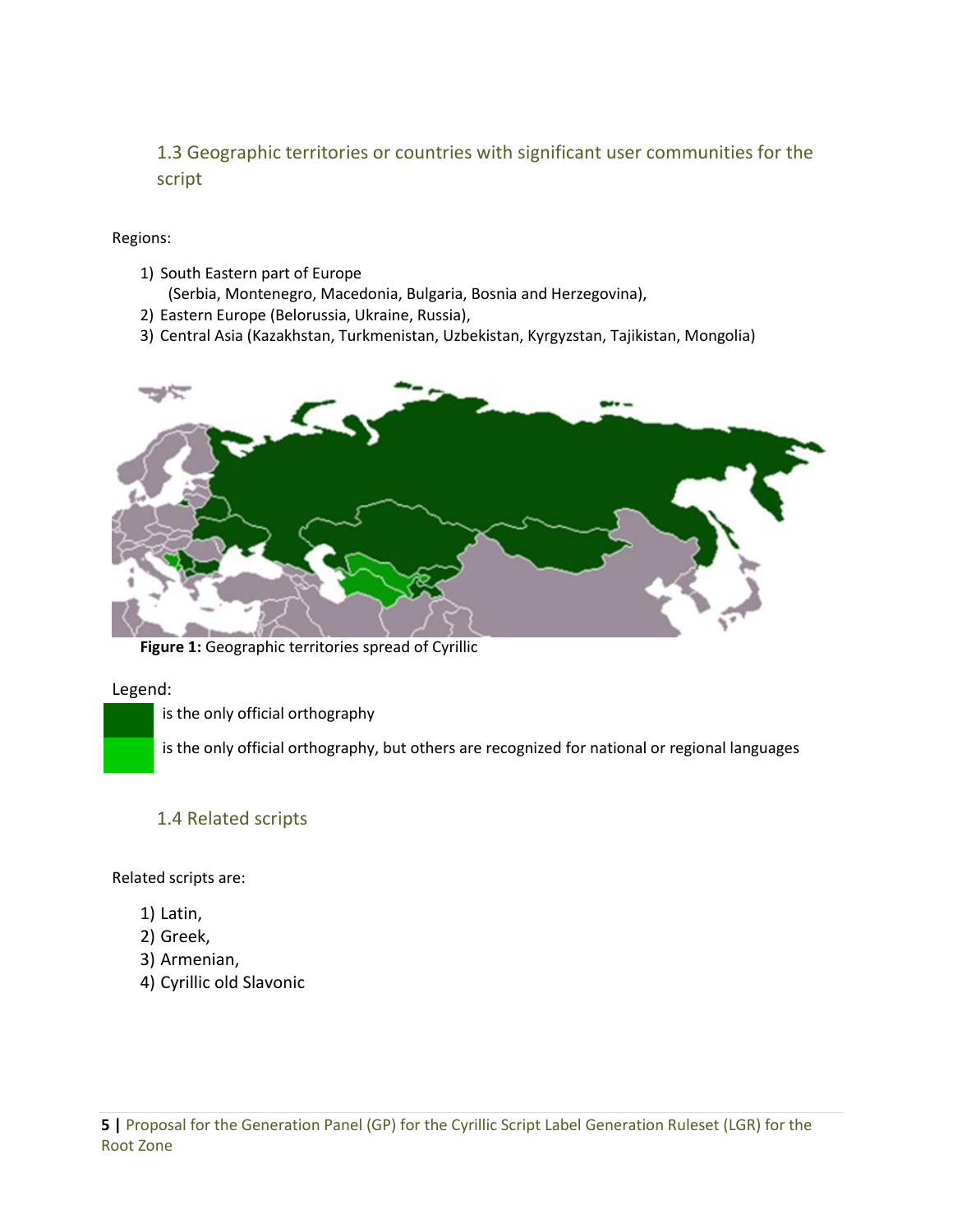# **2 Proposed initial composition of panel**

2.1 List prospective chair and members

<span id="page-5-1"></span><span id="page-5-0"></span>

| #              | <b>Name</b>                              | Role in GP,<br><b>Community</b> | <b>Experience</b>                                                                                                                                                                                                                                                                                                                                                                                                                                                                                                                                                                                                                                                                                                                                                                                                                                                                                                                                                                                | <b>Participant of the small</b><br>basic working groups              |
|----------------|------------------------------------------|---------------------------------|--------------------------------------------------------------------------------------------------------------------------------------------------------------------------------------------------------------------------------------------------------------------------------------------------------------------------------------------------------------------------------------------------------------------------------------------------------------------------------------------------------------------------------------------------------------------------------------------------------------------------------------------------------------------------------------------------------------------------------------------------------------------------------------------------------------------------------------------------------------------------------------------------------------------------------------------------------------------------------------------------|----------------------------------------------------------------------|
|                | <b>Position in</b><br>organization       | <b>Country</b>                  | Organization                                                                                                                                                                                                                                                                                                                                                                                                                                                                                                                                                                                                                                                                                                                                                                                                                                                                                                                                                                                     | Languages (native:<br>communication:)                                |
| $\mathbf{1}$ . | Yurii Kargapolov                         | Chair                           | Creation of web-projects for business applications<br>$\bullet$<br>The experience of the civil servant in the NRA for communications market<br>$\bullet$<br>and in the State Administration of Communications<br>Development of project documentation for . YKP IDN ccTLD delegation<br>$\bullet$<br>Development of linguistic rules for automatic processing of applications<br>$\bullet$<br>(based on EPP-protocol) for the registration of Cyrillic (Ukrainian and<br>Russian) domain names in . YKP IDN ccTLD<br>Perform functions of the tech-c role for . YKP IDN ccTLD<br>$\bullet$<br>Creation and maintenance of corporate networks for banks and<br>$\bullet$<br>corporations based on X.25 / X.28, FR, IP protocols<br>Creation of the Gateways for VISA,<br>$\bullet$<br>MasterCard, EuroPay payment systems based on X.25 / X.28, FR, IP<br>Implementation of the SWIFTNet and transfer SWIFT from X.25 to the IP<br>$\bullet$<br>Member of UANIC Coordination Council<br>$\bullet$ | "Russian-Ukrainian-<br>Belarusian",<br>"Central Asia",<br>"Mongolia" |
|                | Ukrainian . YKP<br>Registry              | Ukraine                         | <b>UANIC</b>                                                                                                                                                                                                                                                                                                                                                                                                                                                                                                                                                                                                                                                                                                                                                                                                                                                                                                                                                                                     | native: Russian, Ukrainian<br>communication: English                 |
| 2.             | Dušan Stojičević                         | Vice-Chair                      | Member of RNIDS WG for creating policies in Serbian Cyrilic ccTLD (.cp6)<br>$\bullet$<br>Introduction of the Cyrillic IDN ccTLD <. cp6 > <xn--90a3ac> within the IDN<br/><math display="inline">\bullet</math><br/>Fast track project.<br/>Member and Chairman of the Board, RNIDS<br/><math display="block">\bullet</math></xn--90a3ac>                                                                                                                                                                                                                                                                                                                                                                                                                                                                                                                                                                                                                                                         | "the Balkans"                                                        |
|                | Chairman of the<br><b>Managing Board</b> | Serbia                          | Serbian National Internet Domain Registry - RNIDS                                                                                                                                                                                                                                                                                                                                                                                                                                                                                                                                                                                                                                                                                                                                                                                                                                                                                                                                                | native: Serbian<br>communication: English                            |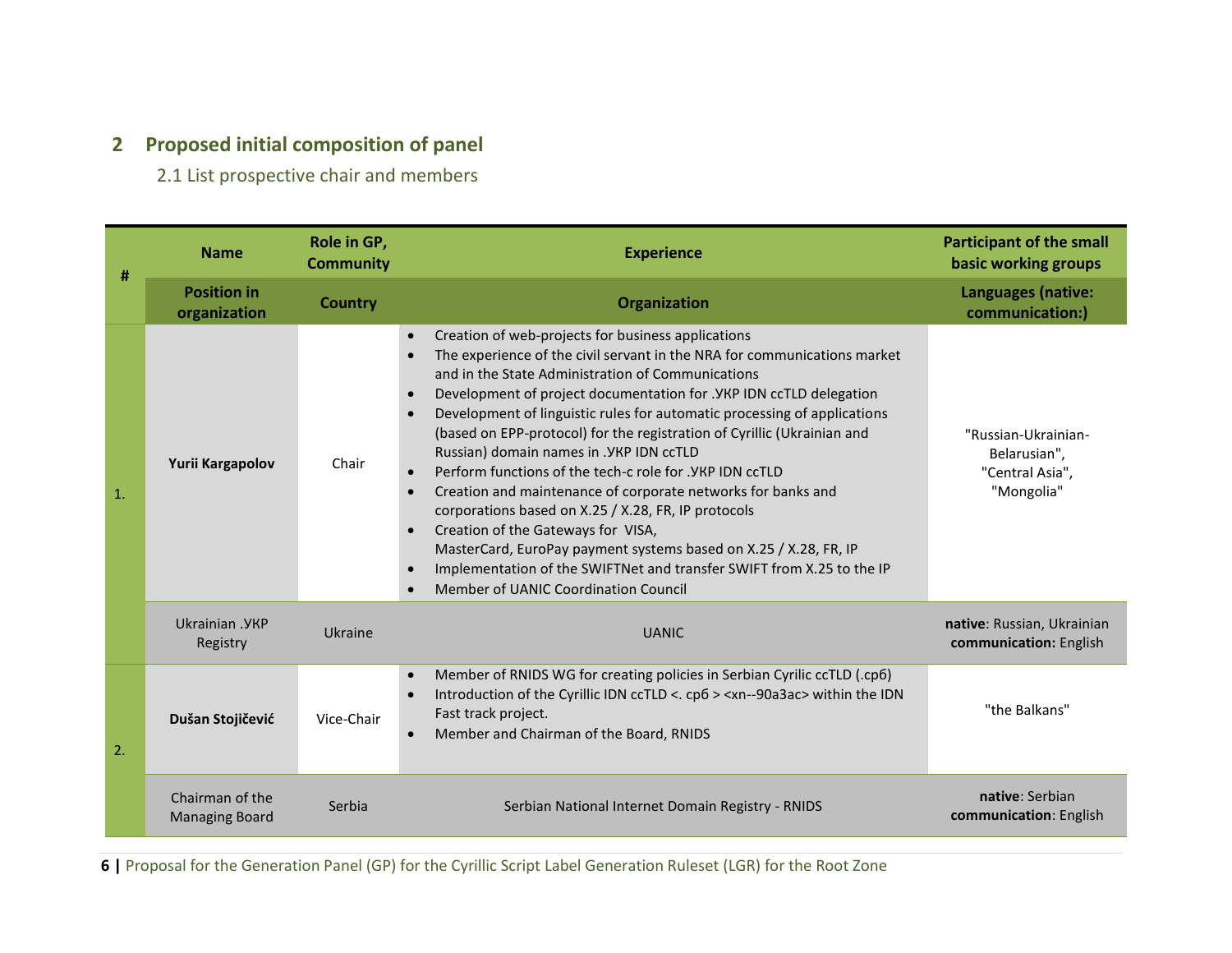| 3.             | <b>Enkhbold Gombo</b>     | Member,<br>Community<br>Representati<br>ve | Launched and implemented IDN in Mongolia.<br>$\bullet$<br>Administration of ccTLD .MN registration system since initial launch<br>$\bullet$<br>Technical contact person for .MN at IANA<br>$\bullet$                                                                                                                                                                                                                                                                                                                                                                                                                                                                                                                                                                                                                                                                                                                                                       | "Mongolia"                                   |
|----------------|---------------------------|--------------------------------------------|------------------------------------------------------------------------------------------------------------------------------------------------------------------------------------------------------------------------------------------------------------------------------------------------------------------------------------------------------------------------------------------------------------------------------------------------------------------------------------------------------------------------------------------------------------------------------------------------------------------------------------------------------------------------------------------------------------------------------------------------------------------------------------------------------------------------------------------------------------------------------------------------------------------------------------------------------------|----------------------------------------------|
|                | <b>Mongolian Registry</b> | Mongolia                                   | Datacom Co., Ltd.                                                                                                                                                                                                                                                                                                                                                                                                                                                                                                                                                                                                                                                                                                                                                                                                                                                                                                                                          | native: Mongolian;<br>communication: English |
| $\mathbf{A}$ . | <b>Nelly Stoyanova</b>    | Member,<br>Community<br>Representati<br>ve | Coordination of the Information Society and Internet governance policy in<br><b>Bulgaria</b><br>Bulgarian representative to the Governmental Advisory Committee to<br>$\bullet$<br>ICANN (2006-2011), Leading the Newcomers' lounge at ICANN 41 and<br>ICANN 47 (2011, 2013), ICANN Fellowship Selection Committee Member<br>from Europe (2013-2015)<br>Actively involved in the ICANN Policy Development Process and in the<br>$\bullet$<br>preparation of Accountability Frameworks<br>Development of project documentation and requester on behalf of Bulgaria<br>$\bullet$<br>for delegation of .6r in the IDN ccTLD Fast Track process<br>Development of project documentation for delegation of .em IDN ccTLD<br>$\bullet$<br>delegation<br>Contribution to UNESCO paper for Chinese, Bulgarian and Arabic<br>$\bullet$<br>preparation for IDN implementation. Title "Cyrillic ccTLDs - Bulgarian case"<br>(2008)<br><b>Mathematical linguistics</b> | "the Balkans"                                |
|                | independent expert        | <b>Bulgaria</b>                            |                                                                                                                                                                                                                                                                                                                                                                                                                                                                                                                                                                                                                                                                                                                                                                                                                                                                                                                                                            | native: Bulgarian,<br>communication: English |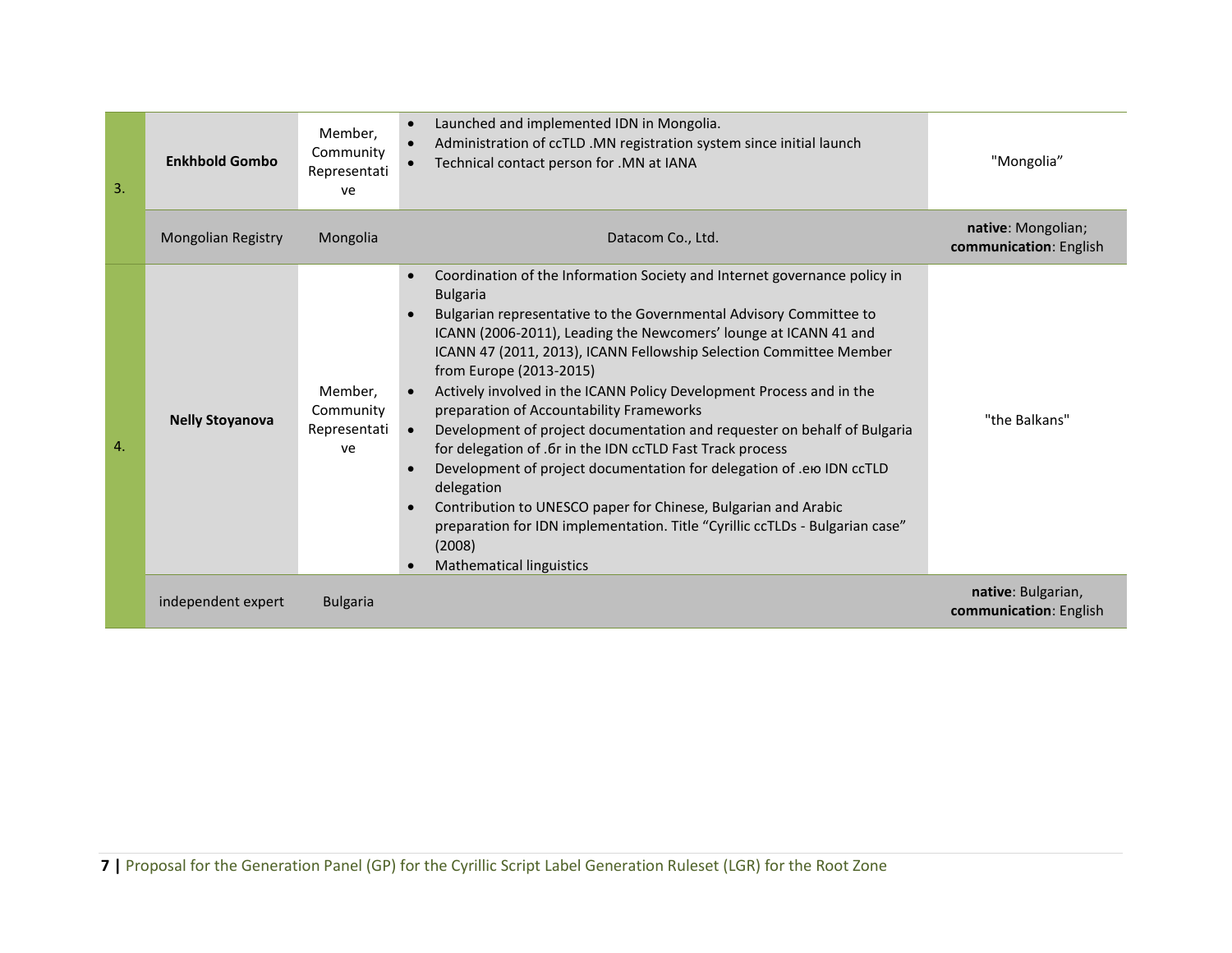| 5. | <b>Mirjana Tasic</b>                             | Member,<br>Community<br>Representati<br>ve / Policy<br>Expert | WG member with ICANN IDN variant TLD Program: Project (P2.1) -<br>Procedure to Develop and Maintain the Label Generation Rules for the DNS<br>Root Zone in Respect of IDNA Labels<br>Introduction of the Cyrillic IDN ccTLD <. cp6 > <xn--90a3ac> within the IDN<br/><math display="inline">\bullet</math><br/>Fast track project. Responsible for all phases in the life of Cyrillic IDN ccTLD<br/>&lt;. cp6 &gt; <xn--90a3ac>: IDN ccTLD evaluation process, delegation and finally<br/>implementation<br/>Preparation and implementation of .rs sunrise, landrush and open<br/><math display="inline">\bullet</math><br/>registration procedures;<br/>Organization and implementation of the transition process from .yu to .rs<br/><math display="inline">\bullet</math><br/>domain.</xn--90a3ac></xn--90a3ac> | "the Balkans"                                        |
|----|--------------------------------------------------|---------------------------------------------------------------|--------------------------------------------------------------------------------------------------------------------------------------------------------------------------------------------------------------------------------------------------------------------------------------------------------------------------------------------------------------------------------------------------------------------------------------------------------------------------------------------------------------------------------------------------------------------------------------------------------------------------------------------------------------------------------------------------------------------------------------------------------------------------------------------------------------------|------------------------------------------------------|
|    | Adviser for Strategy<br>and Development          | Serbia                                                        | Serbian National Internet Domain Registry - RNIDS                                                                                                                                                                                                                                                                                                                                                                                                                                                                                                                                                                                                                                                                                                                                                                  | native: Serbian<br>communication: English            |
| 6. | <b>Yuliya Morenets</b>                           | Member,<br>Policy Expert                                      | EURALO Secretariat (ICANN European Regional At-Large Organization),<br>member of the Working Groups:<br>New gTLDs, Implementation Advisory Group for WHOIS, Outreach<br>Former MAG member of the IGF (3 terms)<br>Drafter of a number of legislations worldwide on cybercrime and in the field<br>of Information Society issues<br>Advisor to a number of public and private sector organisations on the<br>development of national/regional Strategies on Cybersecurity & Child online<br>protection<br>Council of Europe expert on cybercrime, especially for Central Asian<br>countries. Former Deputy Head of the Unit on cybercrime of the Council of<br>Europe<br>Associate professor, Strasbourg University<br>Associate at Infantes & Buffler law firm, specialized in ICT law                             | "Russian-Ukrainian-<br>Belarusian"                   |
|    | independent expert<br>(Representative of<br>TaC) | France                                                        | Together against Cybercrime                                                                                                                                                                                                                                                                                                                                                                                                                                                                                                                                                                                                                                                                                                                                                                                        | native: Russian<br>communication: English,<br>French |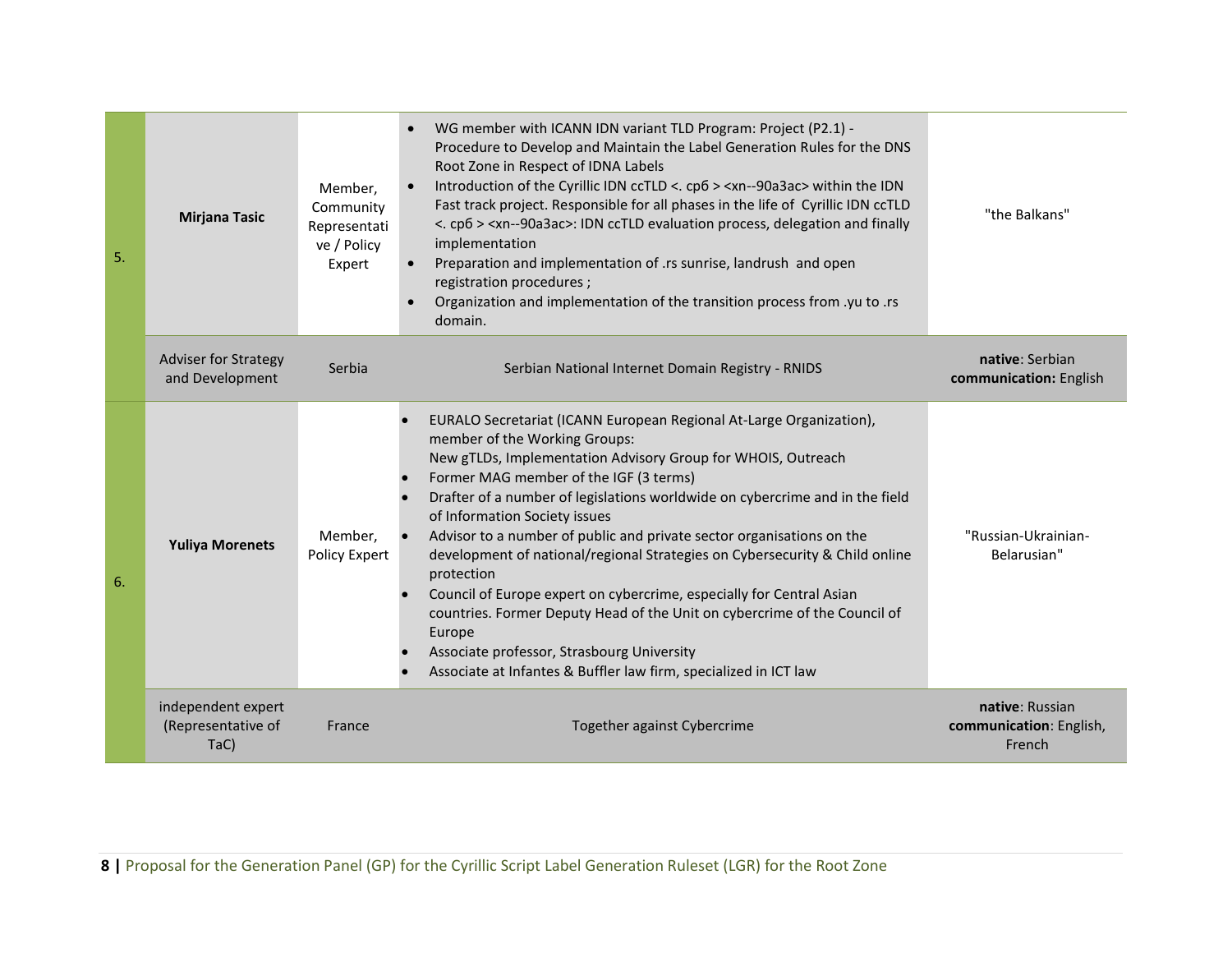| 7. | <b>Daniel Kalchev</b>     | Member,<br>DNS/IDNA/U<br>nicode<br>Expert                     | Introduction of Internet in Bulgaria (ca. 1987)<br>Participation in various projects to translate large software packages in<br>Bulgaria (eg. KDE)<br>Creation and operation of the .BG ccTLD in 1991<br>Technical Director of Register.BG<br>Member of the ccNSO IDN PDP working group.<br>Member of the ccNSO Fol working group<br>Member of the cross-community working group on Country and Territory<br>Names as TLDs<br>Member of the ICANN IDN variant TLD Program Project P2.1<br>Member of the ICANN JIG working group<br>Active participant in the process of preparation, applying and making sure the<br>Bulgarian IDN ccTLD application for .6r is successful.<br>Development of procedures and implementation of IDN registrations in the<br>.BG ccTLD | "the Balkans"                                            |
|----|---------------------------|---------------------------------------------------------------|----------------------------------------------------------------------------------------------------------------------------------------------------------------------------------------------------------------------------------------------------------------------------------------------------------------------------------------------------------------------------------------------------------------------------------------------------------------------------------------------------------------------------------------------------------------------------------------------------------------------------------------------------------------------------------------------------------------------------------------------------------------------|----------------------------------------------------------|
|    | <b>Bulgarian Registry</b> | <b>Bulgaria</b>                                               | Register.bg                                                                                                                                                                                                                                                                                                                                                                                                                                                                                                                                                                                                                                                                                                                                                          | native: Bulgarian,<br>communication: English,<br>Russian |
| 8. | <b>Dmitry Kohmanyuk</b>   | Member,<br>Community<br>Representati<br>ve / Policy<br>Expert | First Internet Service provider in Ukraine (1992-1995) - co-founder<br>$\bullet$<br>Ukrainian alphabet encoding table for Internet use, KOI8-U (RFC 2319) - co-<br>author<br>• Ukrainian top-level domain . UA IANA administrative contact (1996-present)<br>• IDN table for UA domain (submitted to IANA IDN Practices repository), 2010<br>(version 1.1) and 2012 (version 1.2) - author<br>• ICANN RootLGR Working Group (part of IDN Variant project), 2012 - member<br>ICANN ccNSO member representative for UA, 2011-present<br>ICANN meeting participant, 2008-2015                                                                                                                                                                                           | "Russian-Ukrainian-<br>Belarusian"                       |
|    | Ukrainian .UA<br>Registry | Ukraine                                                       | Hostmaster                                                                                                                                                                                                                                                                                                                                                                                                                                                                                                                                                                                                                                                                                                                                                           | native: Ukrainian, Russian<br>communication: English     |
| 9. | <b>Oleksandr Tsaruk</b>   | Member,<br>Community<br>Representati<br>ve / Policy<br>Expert | • ICANN GAC Ukraine Representative<br>Council member on IDN ccTLD . YKP<br>• ISOC IETF Fellow<br>• IGF-UA council member<br>The European Summer School on Internet Governance (Euro-SSIG) alumna<br>PhD in Economics                                                                                                                                                                                                                                                                                                                                                                                                                                                                                                                                                 | "Russian-Ukrainian-<br>Belarusian"                       |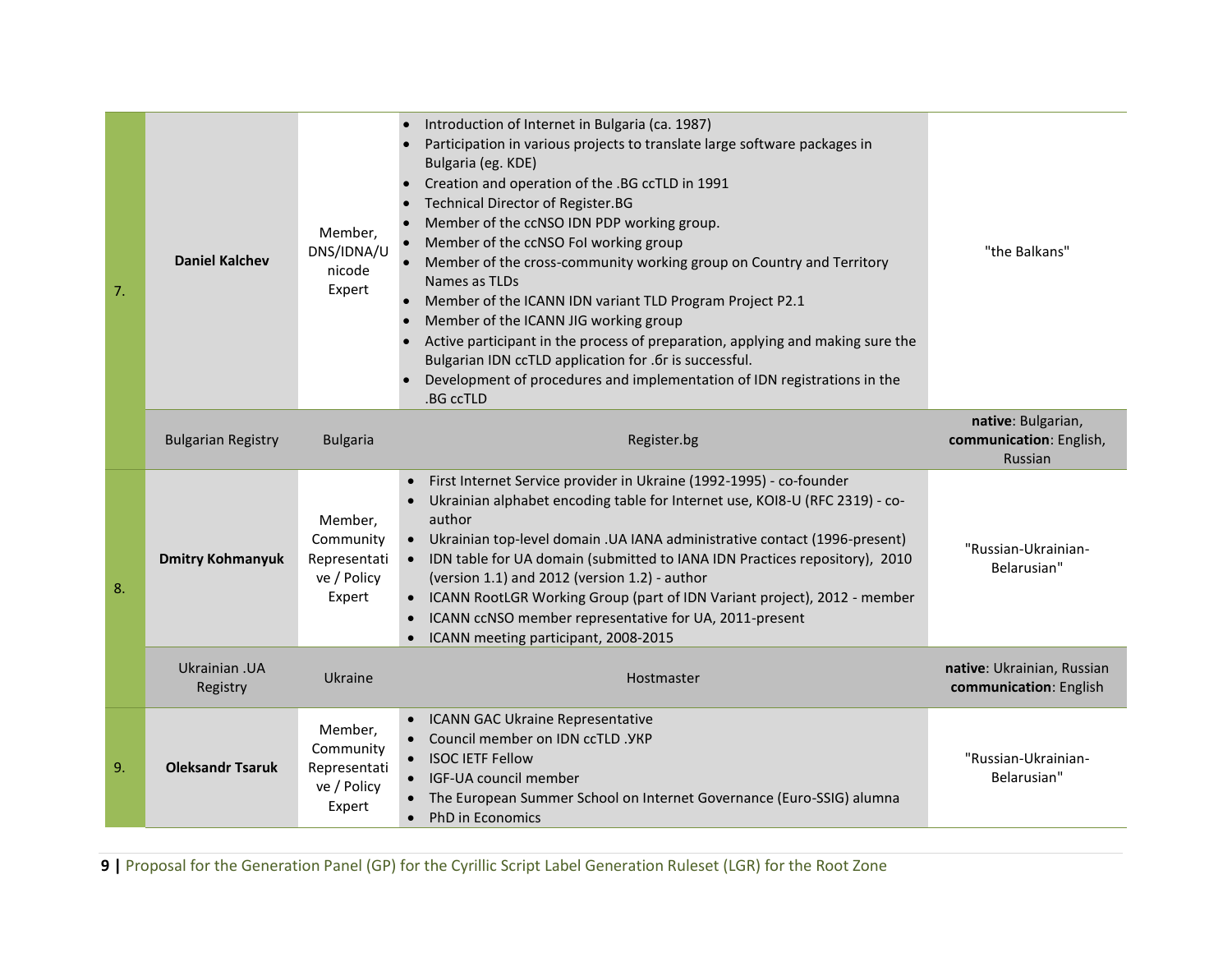|     | independent expert                                         | Ukraine                                    | <b>Ukrainian Parliament</b>                                                                                                                                                                                                                                                                                                               | native: Ukrainian, Russian<br>communication: English     |
|-----|------------------------------------------------------------|--------------------------------------------|-------------------------------------------------------------------------------------------------------------------------------------------------------------------------------------------------------------------------------------------------------------------------------------------------------------------------------------------|----------------------------------------------------------|
| 10. | Yashar Hajiyev                                             | Member,<br>Policy Expert                   | • Algorithm Design<br>International Relations and Research<br>• Software Engineering                                                                                                                                                                                                                                                      | "Central Asia"                                           |
|     | independent expert                                         | Azerbaijan                                 | Azerbaijan Technical University                                                                                                                                                                                                                                                                                                           | native: Azerbaijan<br>communication: English,<br>Russian |
| 11. | <b>Dmitry Belyavskiy</b>                                   | Member,<br>DNS/IDNA/U<br>ni code           | • Participating as technical expert for .RU DNS implementation<br>• Technical contact person for .RU, .PФ, .SU, .ДЕТИ, .TATAR and several new<br>gTLD<br>• Responsible for Cloud DNS infrastructure for new gTLD<br>Creating Applications for .ДЕТИ (Cyrillic IDN) and .TATAR new gTLDs                                                   | "Russian-Ukrainian-<br>Belarusian"                       |
|     | <b>Russian Registry</b>                                    | Russia                                     | <b>TCI LLC</b>                                                                                                                                                                                                                                                                                                                            | native: Russian,<br>communication: English               |
| 12. | Sanja Simonova                                             | Member,<br>Community<br>Representati<br>ve | • Software Developer at The Central Registry of Republic of Macedonia<br>The complete Software development life cycle involving development,<br>testing and maintenance<br>• More than 5 years of competitive experience in Application Development<br>using Microsoft .Net Technology                                                    | "the Balkans"                                            |
|     | <b>Macedonian Registry</b>                                 | Macedonia                                  | Macedonian Academic And Research Network-MARnet                                                                                                                                                                                                                                                                                           | native: Macedonian,<br>communication: English            |
| 13. | <b>Almaz Bakenov</b>                                       | Member,<br>Community<br>Representati<br>ve | Program Director of Software Engineering Program of American University of<br>$\bullet$<br>Central Asia, Associate Professor<br>Director of the National Information Technology Center which currently<br>$\bullet$<br>provides Network Operating Center services to Central Asian Research<br>Education Network (http://caren.dante.net) | "Central Asia"                                           |
|     | Program Director,<br><b>Computer Science</b><br>Department | Kyrgyz<br>Republic                         | American University of Central Asia                                                                                                                                                                                                                                                                                                       | native: Kyrgyz, Russian<br>communication: English        |
| 14. | Iliya Bazlyankov                                           | Member,<br>DNS/IDNA/U<br>nicode            | Chair of the Excom of CORE Association<br>Creation of project and policies for Cyrillic IDN gTLDs . САЙТ and . ОНЛАЙН<br>and launch in 2013<br>• Creation of documentation, sample model and public campaign for IDN                                                                                                                      | "the Balkans"                                            |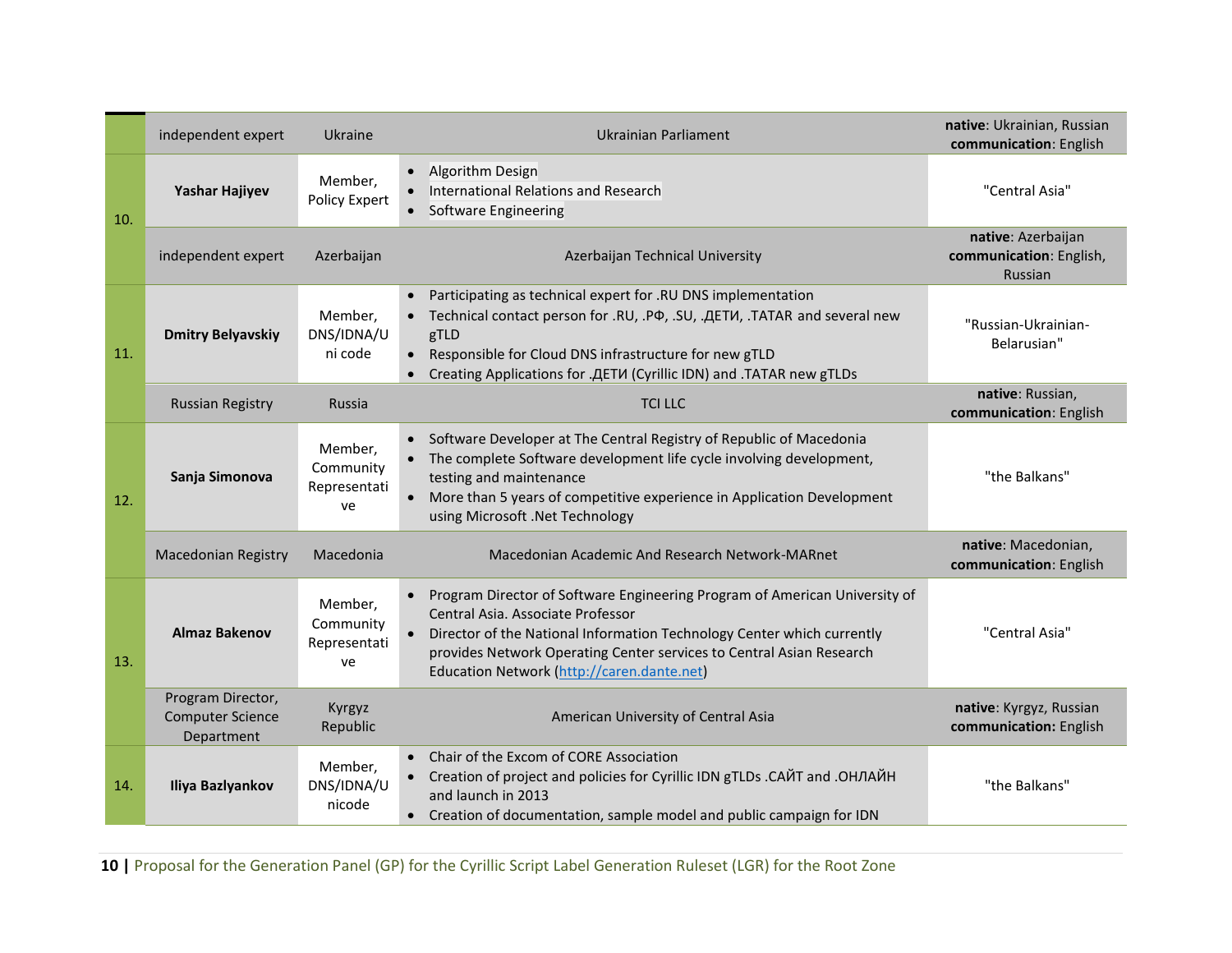|     |                                     |                                                               | ccTLD . F since 2007<br>Creation of Cyrillic script IDN table for . CАЙТ and . ОНЛАЙН gTLDs<br>Participation in ICANN IDN Variant Issues Project - Cyrillic team (2011-2013)<br>and other various ICANN working groups<br>• Technical experiments with IDN email and related IDN tools                                                                                                                                                                                                                                                                                                                                                                                                                                            |                                                       |
|-----|-------------------------------------|---------------------------------------------------------------|-----------------------------------------------------------------------------------------------------------------------------------------------------------------------------------------------------------------------------------------------------------------------------------------------------------------------------------------------------------------------------------------------------------------------------------------------------------------------------------------------------------------------------------------------------------------------------------------------------------------------------------------------------------------------------------------------------------------------------------|-------------------------------------------------------|
|     | Chair of the<br>Executive committee | <b>Bulgaria</b>                                               | <b>CORE Association</b>                                                                                                                                                                                                                                                                                                                                                                                                                                                                                                                                                                                                                                                                                                           | native: Bulgarian,<br>communication: English          |
| 15. | <b>Yuriy Honcharuk</b>              | Member,<br>DNS/IDNA/U<br>nicode<br>Expert                     | CEO of UANIC / perform functions of the Admin-c role for . YKP IDN ccTLD<br>Development of principles for IDN model and approach since<br>2003Introduction of Registration market in Ukraine (first Ukrainian registrar)<br>Author of the Ukrainian IDN table for . YKP, 2009 (version 1.0)<br>$\bullet$<br>Participant of IDN program since 2003<br>$\bullet$<br>Creation of the . YKP IDN ccTLD in 2009 and launched this domain in 2013<br>Development of project documentation for . YKP IDN ccTLD delegation<br>Development of linguistic rules for automatic processing of applications<br>$\bullet$<br>(based on EPP-protocol) for the registration of Cyrillic (Ukrainian and Russian)<br>domain names in . YKP IDN ccTLD | "Russian-Ukrainian-<br>Belarusian"                    |
|     | Ukrainian . YKP<br>Registry         | Ukraine                                                       | <b>UANIC</b>                                                                                                                                                                                                                                                                                                                                                                                                                                                                                                                                                                                                                                                                                                                      | native: Russian, Ukrainian<br>communication: English  |
| 16. | <b>Sergey Povalishev</b>            | Member,<br>Community<br>Representati<br>ve / Policy<br>Expert | The head of Hoster.by Group - Registry of the .BY ccTLD and .BEJ IDN ccTLD<br>$\bullet$<br>Creation of Belorussian IDN table for .БЕЛ<br>The coordinator of launching the first Belorussian Cyrillic domain . EEJ<br>$\bullet$<br>Development of policy and project documentation for . BEJ IDN ccTLD<br>$\bullet$<br>delegation<br>The representative of the Belarusian TLD interests in state bodies and<br>$\bullet$<br>international conferences.                                                                                                                                                                                                                                                                             | "Russian-Ukrainian-<br>Belarusian"                    |
|     | <b>Belarusian Registry</b>          | <b>Belarus</b>                                                | Reliable Software Inc.                                                                                                                                                                                                                                                                                                                                                                                                                                                                                                                                                                                                                                                                                                            | native: Russian, Belarusian<br>communication: English |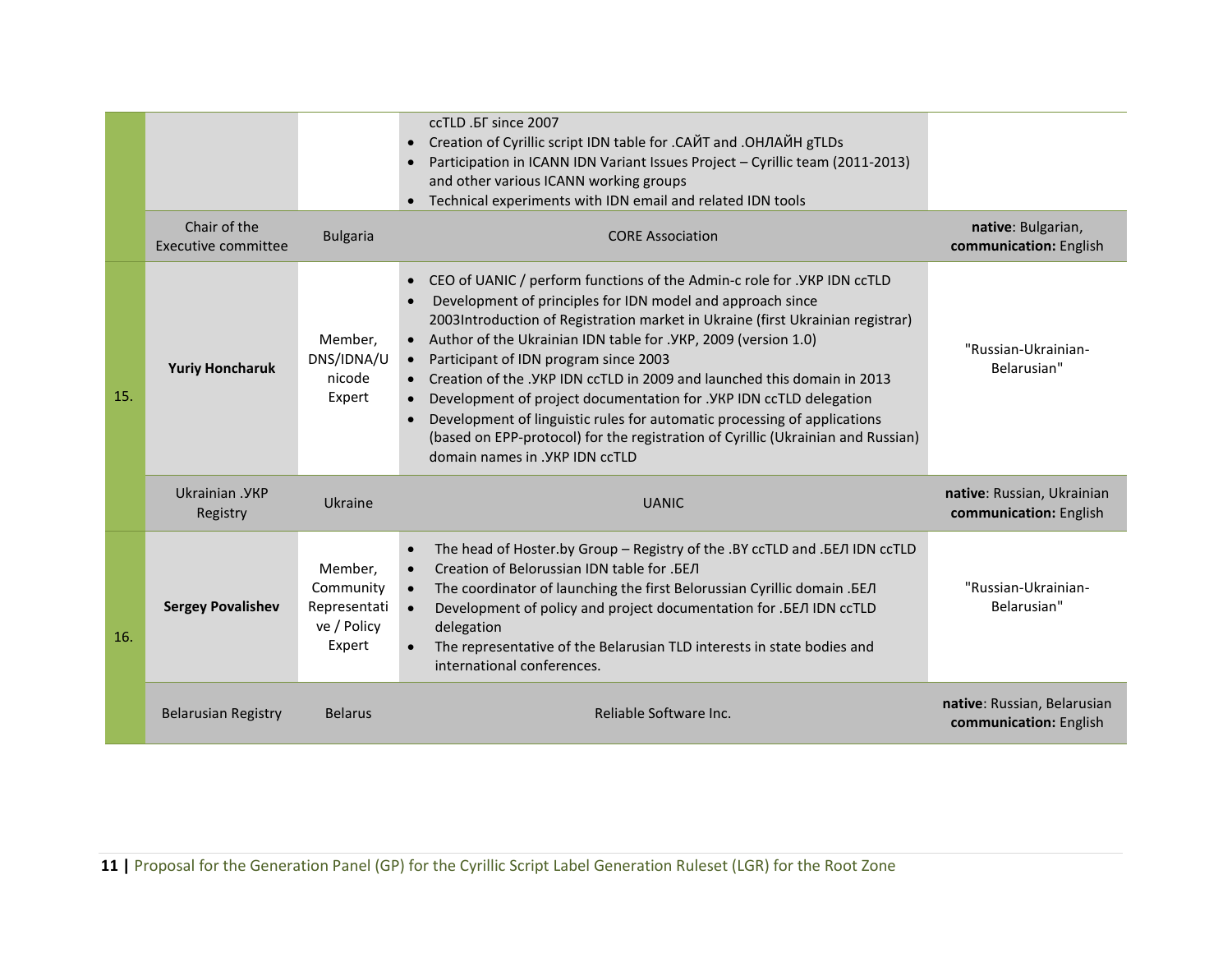| 17. | <b>Alex Khmyl</b>          | Member,<br>Community<br>Representati<br>ve / Policy<br>Expert                 | The Deputy Director of Hoster.by Group - Registry of the .BY ccTLD and<br>.БЕЛ IDN ccTLD<br>Creation of Belorussian IDN table for .БЕЛ<br>$\bullet$<br>The coordinator of launching the first Belorussian Cyrillic domain . EE/I<br>$\bullet$<br>Development of policy and project documentation for . EEЛ IDN ccTLD<br>$\bullet$<br>delegation                                                                 | "Russian-Ukrainian-<br>Belarusian"                    |
|-----|----------------------------|-------------------------------------------------------------------------------|-----------------------------------------------------------------------------------------------------------------------------------------------------------------------------------------------------------------------------------------------------------------------------------------------------------------------------------------------------------------------------------------------------------------|-------------------------------------------------------|
|     | <b>Belarusian Registry</b> | <b>Belarus</b>                                                                | Reliable Software Inc.                                                                                                                                                                                                                                                                                                                                                                                          | native: Russian, Belarusian<br>communication: English |
| 18. | Alexei Sozonov             | Member,<br>Community<br>Representati<br>ve<br>/DNS/IDNA/<br>Unicode<br>Expert | • CEO of the Rusnames Limited - Registry .PYC gTLD<br>Creation principles of model and approach for IDN since 2003<br>Head of the ICANN Cyrillic Case Study Team in 2011<br>$\bullet$<br>• Creation of project and policies for Cyrillic .PYC IDN gTLDs which was<br>launched in 2015<br>• Creation of Cyrillic script IDN table for .PYC gTLDs<br>• Technical experiments with IDN email and related IDN tools | "Russian-Ukrainian-<br>Belarusian"                    |
|     | .PYC gTLD Registry         | <b>Russia</b>                                                                 | <b>Rusnames Limited</b>                                                                                                                                                                                                                                                                                                                                                                                         | native: Russian<br>communication: English             |
| 19. | <b>Predrag Lesic</b>       | Member,<br>Community<br>Representati<br>ve<br>/DNS/IDNA/<br>Policy Expert     | • CEO of the .me Registry<br>A pioneer in setting up, developing and implementing Internet services in<br>Montenegro<br>ICANN ccNSO member representative for ME<br>Participant of ICANN Meetings<br>$\bullet$                                                                                                                                                                                                  | "the Balkans"                                         |
|     | .me ccTLD Registry         | Montenegro                                                                    | DoMEn doo                                                                                                                                                                                                                                                                                                                                                                                                       | native: Montenegrin<br>communication: English         |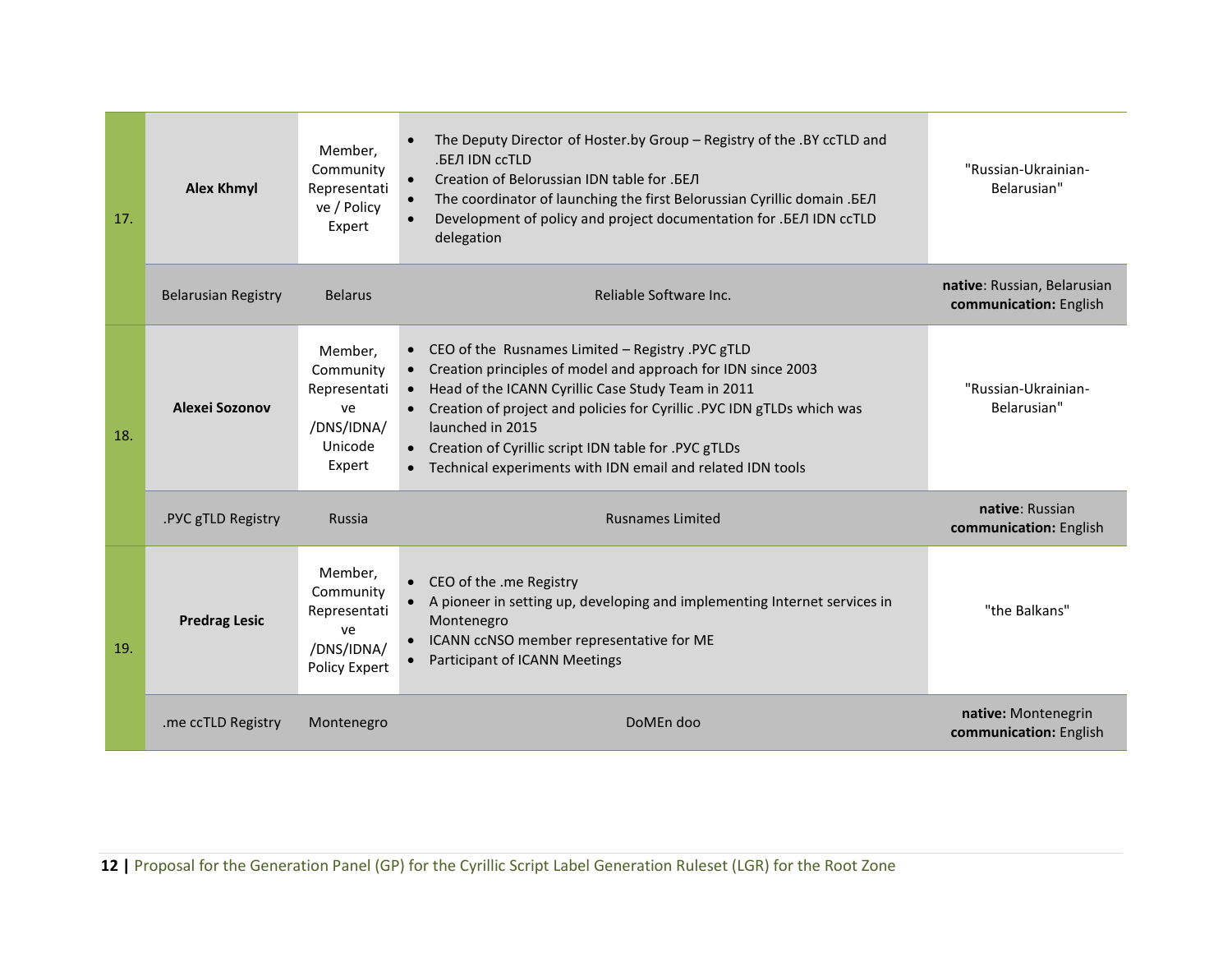| 20. | <b>Pavel Gusev</b>                                                                                 | Member,<br>Community<br>Representati<br>ve<br>/DNS/IDNA/<br>Policy Expert | • CEO KazNIC ccTLD registry<br>Creation of Kazakh IDN table for .KA3<br>$\bullet$<br>Creation of project and policies for .KA3 IDN, which was launched in 2012<br>The representative of the Kazakhstan ccTLD, participant of international<br>conferences                                                            | "Central Asia"                                    |
|-----|----------------------------------------------------------------------------------------------------|---------------------------------------------------------------------------|----------------------------------------------------------------------------------------------------------------------------------------------------------------------------------------------------------------------------------------------------------------------------------------------------------------------|---------------------------------------------------|
|     | .kz ccTLD / .қаз<br>IDN ccTLD Registry                                                             | Kazakhstan                                                                | KazNIC (Kazakhstan Network Information Center)                                                                                                                                                                                                                                                                       | native: Russian, Kazakh<br>communication: English |
| 21. | <b>Kadamjon Safiev</b>                                                                             | Member,<br>Community<br>Representati<br>ve<br>/DNS/IDNA/<br>Policy Expert | • Administration .tj ccTLD<br>Preparation of delegation of IDN ccTLD for Tajikistan<br>$\bullet$<br>Development of policy and project documentation for IDN ccTLD of Tajikistan<br>$\bullet$<br>delegation<br>• The representative of the Tajikistan TLD interests in state bodies and<br>international conferences. | "Central Asia"                                    |
|     | Coordinating body<br>for registration and<br>delegation of second<br>level domains in .tj<br>ccTLD | Tajikistan                                                                | Information and technical center of the Administration of the President of<br>Tajikistan                                                                                                                                                                                                                             | native: Tajik, Russian<br>communication: English  |
| 22. | <b>Nodir Mirzoev</b>                                                                               | Member,<br>Community<br>Representati<br>ve<br>/DNS/IDNA/<br>Policy Expert | • Administration .tj ccTLD<br>Preparation of delegation of IDN ccTLD for Tajikistan<br>Development of policy and project documentation for IDN ccTLD of Tajikistan<br>$\bullet$<br>delegation<br>The representative of the Tajikistan TLD interests in state bodies and<br>international conferences                 | "Central Asia"                                    |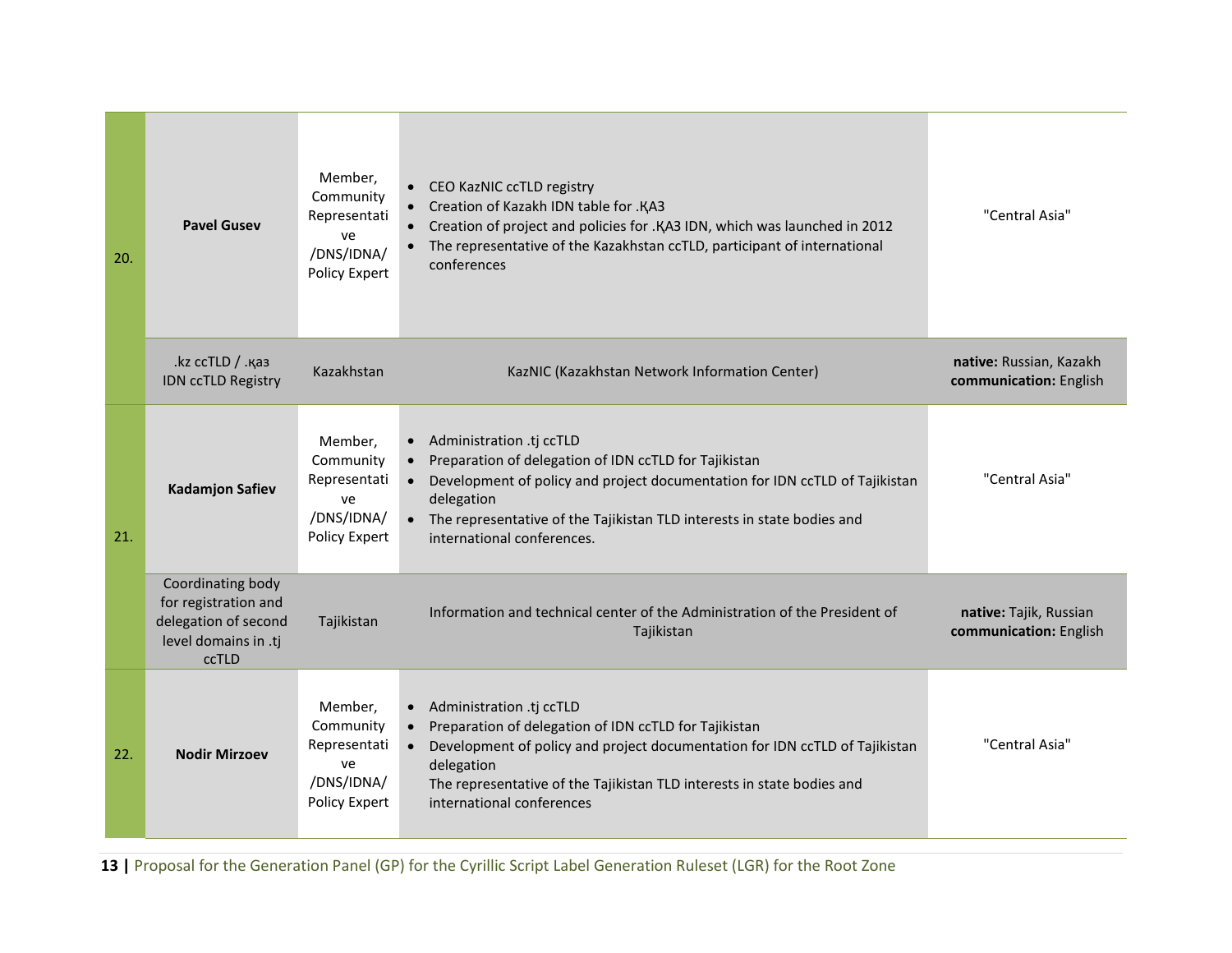|     | Coordinating body<br>for registration and<br>delegation of second<br>level domains in .tj<br>ccTLD | Tajikistan                                 | Information and technical center of the Administration of the President of<br>Tajikistan                                                                                                                                                                                                                                                                                                                                                                                                                                                                                                                                                                                                                                     | native: Tajik, Russian<br>communication: English  |
|-----|----------------------------------------------------------------------------------------------------|--------------------------------------------|------------------------------------------------------------------------------------------------------------------------------------------------------------------------------------------------------------------------------------------------------------------------------------------------------------------------------------------------------------------------------------------------------------------------------------------------------------------------------------------------------------------------------------------------------------------------------------------------------------------------------------------------------------------------------------------------------------------------------|---------------------------------------------------|
| 23. | <b>Tattu Mambetalieva</b>                                                                          | Member,<br>Community<br>Representati<br>ve | Director of the Civil Initiative on Internet Policy Public Foundation<br>$\bullet$<br>Regional director of the OpenNet Eurasia (ONE), a global cybercensorship<br>$\bullet$<br>research organization based in Toronto (Canada)<br>Member of ICT Counsel under Prime-Minister of the Kyrgyz Republic<br>$\bullet$<br>Participated in the development of dozens of laws and more than 30<br>$\bullet$<br>conclusions on various kinds of legislative initiatives, including draft law on<br>Free Information Access, E-signature, E-commerce, Personal Data Protection<br>etc.<br>One of the authors of the National Strategy for ICT Development in Kyrgyz<br>$\bullet$<br>Republic<br>Constant participant of ICANN Meetings | "Central Asia"                                    |
|     | Director                                                                                           | Kyrgyzstan                                 | The Civil Initiative on Internet Policy Public Foundation                                                                                                                                                                                                                                                                                                                                                                                                                                                                                                                                                                                                                                                                    | native: Kyrgyz, Russian<br>communication: English |
| 24. | <b>Nazgul</b><br><b>Kurmanalieva</b>                                                               | Member,<br>Community<br>Representati<br>ve | Project manager of the Civil Initiative on Internet Policy Public Foundation<br>$\bullet$<br>A founder of the <i>Internet Movement</i> Public Association<br>$\bullet$<br>Development of documentations and advocacy campaigns aimed at<br>$\bullet$<br>facilitating of internet policy in the Kyrgyz Republic, open and transparent<br>internet regulation etc.<br>Participant of TLDCONs<br>$\bullet$                                                                                                                                                                                                                                                                                                                      | "Central Asia"                                    |
|     | Project manager                                                                                    | Kyrgyzstan                                 | The Civil Initiative on Internet Policy Public Foundation                                                                                                                                                                                                                                                                                                                                                                                                                                                                                                                                                                                                                                                                    | native: Kyrgyz, Russian<br>communication: English |
|     | Table 4: Members and roles in GP                                                                   |                                            |                                                                                                                                                                                                                                                                                                                                                                                                                                                                                                                                                                                                                                                                                                                              |                                                   |

**Represented organizations:**

| <b>Brief details</b><br><b>URL</b><br><b>Organization</b><br>Country |  |
|----------------------------------------------------------------------|--|
|----------------------------------------------------------------------|--|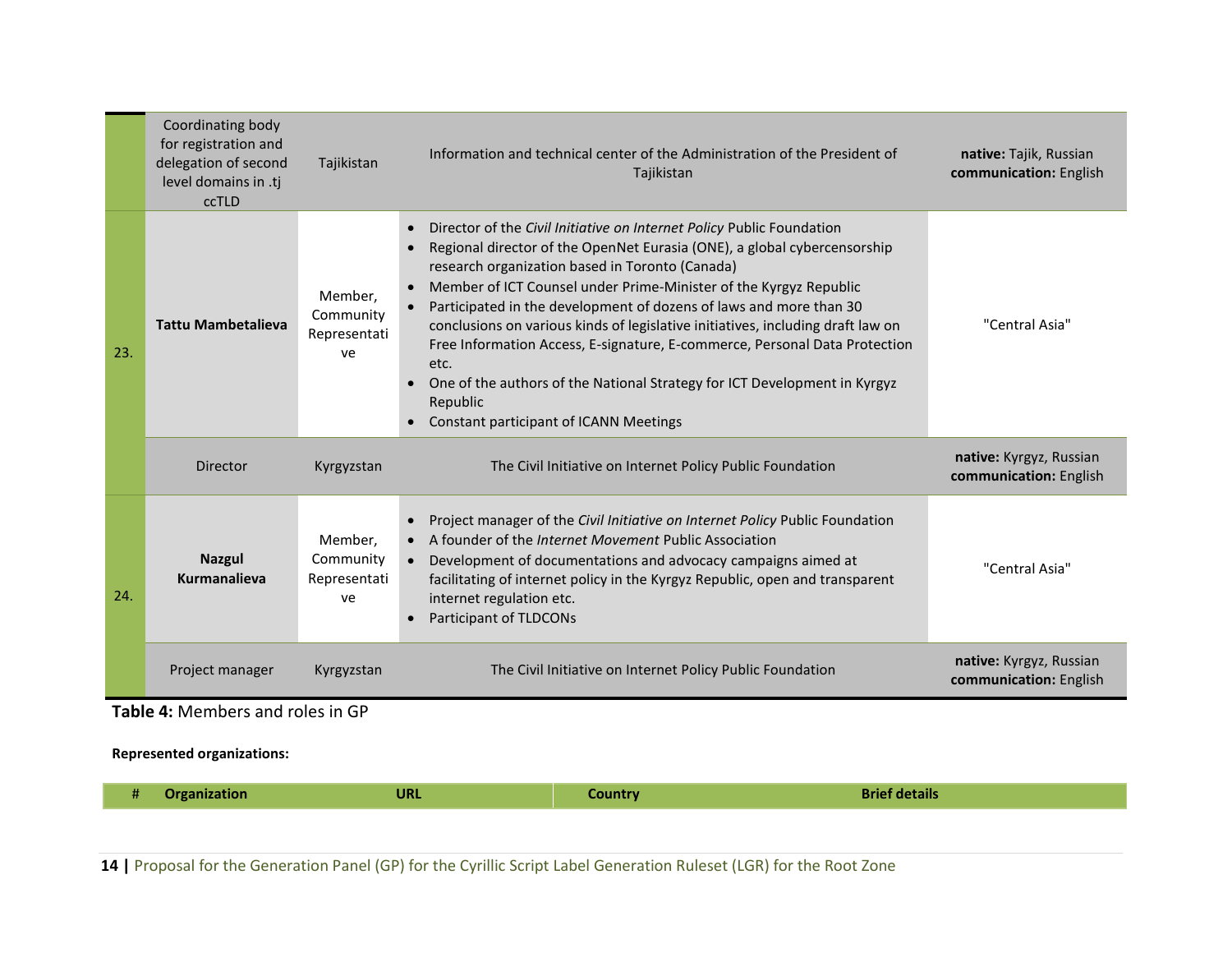| 1.  | <b>UANIC</b>                                       | http://uanic.net<br>http://усиц.укр           | Ukraine                        | Administrator of . YKP IDN ccTLD                                                                                                                                                                                                 |
|-----|----------------------------------------------------|-----------------------------------------------|--------------------------------|----------------------------------------------------------------------------------------------------------------------------------------------------------------------------------------------------------------------------------|
| 2.  | <b>Hostmaster</b>                                  | http://hostmaster.ua                          | Ukraine                        | Registry Operator of .UA ccTLD                                                                                                                                                                                                   |
| 3.  | <b>RNDIS</b>                                       | http://www.rnids.rs                           | Serbia                         | Administrator of .CPB IDN and .RS ccTLD                                                                                                                                                                                          |
| 4.  | Register.BG                                        | www.register.bg                               | <b>Bulgaria</b>                | Administrator of . FI IDN and . RS ccTLD                                                                                                                                                                                         |
| 5.  | MAR-net                                            | http://marnet.mk                              | Macedonia                      | Administrator of .МКД IDN and .MK ccTLD                                                                                                                                                                                          |
| 6.  | Together<br>against<br>Cybercrime<br>International | www.againstcybercrime.org                     | Headquarter<br>based in France | Non-profit making organization working in the field of:<br>Cybercrime<br>Cybersecurity<br>Child online protection<br>The organisation provides :<br>Legal assistance<br><b>Research and Capacity building</b>                    |
| 7.  | Datacom Co.,<br>Ltd.                               | www.datacom.mn<br>www.domain.mn<br>www.mon.mn | Mongolia                       | Registry of ccTLD .MN and Registry of IDN ".MOH/xn--l1acc"                                                                                                                                                                       |
| 8.  | Ukrainian<br>Parliament                            | www.rada.gov.ua                               | Ukraine                        | Chief adviser of Committee on Informatization and Informational<br>Technologies at Verkhovna Rada of Ukraine                                                                                                                     |
| 9.  | Azerbaijan<br>Technical<br>University              | http://aztu.edu.az                            | Azerbaijan                     | Azerbaijan Technical University is collaborated with UN, UNESKO,<br>TRASEKA, other relevant structures of International Organizations<br>and working in:<br>Cybercrime<br>Cybersecurity<br><b>Research and Capacity building</b> |
| 10. | <b>CORE</b><br>Association                         | http://corenic.org                            | Switzerland                    | <b>CORE Internet Council of Registrars</b><br>Administrator of .CAЙТ and .OHЛАЙН IDN gTLD                                                                                                                                        |
| 11. | Reliable<br>Software Inc.                          | http://cctld.by/<br>http://домены.бел/        | <b>Belarus</b>                 | Technical administrator of .БЕЛ IDN and .BY ccTLD                                                                                                                                                                                |
| 12. | Rusnames<br>Limited                                | http://rusnames.ru/                           | Russia                         | Administrator of .PYC IDN gTLD                                                                                                                                                                                                   |
| 13. | American<br>University of<br><b>Central Asia</b>   | www.auca.kg                                   | Kyrgyz Republic                | Program Director, Software Engineering Department                                                                                                                                                                                |
| 14. | Technical                                          | www.tcinet.ru                                 | Russia                         | Technical Center of the Internet provides backbone services to the                                                                                                                                                               |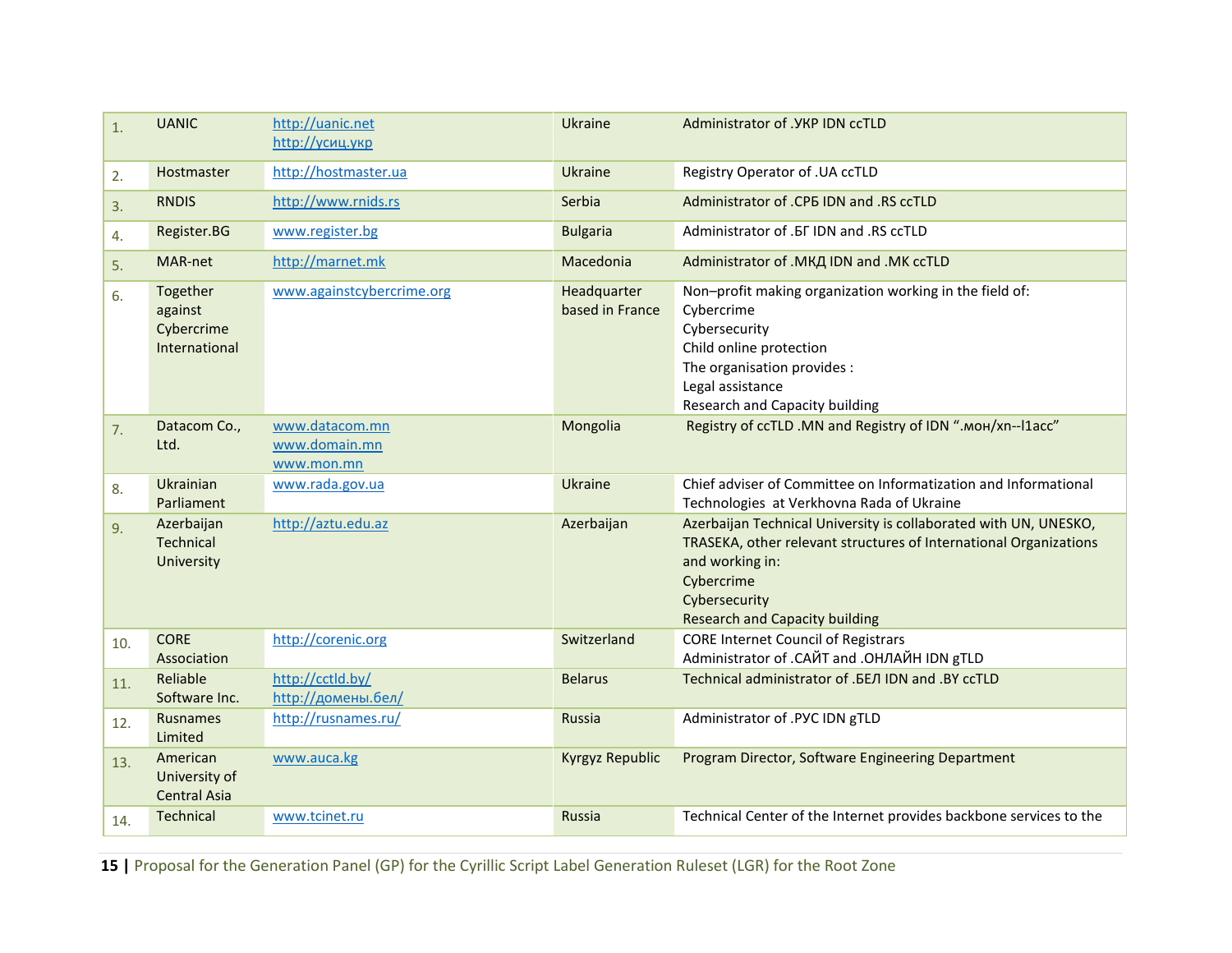|     | Center of<br>Internet                                                 |                       |            | registries and runs the domain registration services of Russia's<br>national domains (.RU and .xn--p1ai), .SU, .xn--d1acj3b, and several<br>others gTLD.                                                                                                                                                               |
|-----|-----------------------------------------------------------------------|-----------------------|------------|------------------------------------------------------------------------------------------------------------------------------------------------------------------------------------------------------------------------------------------------------------------------------------------------------------------------|
| 15. | DoMEn doo                                                             | http://domain.me/     | Montenegro | Administrator of .ME ccTLD                                                                                                                                                                                                                                                                                             |
| 16. | <b>KazNIC</b>                                                         | http://nic.kz         | Kazakhstan | Administrator of .kz ccTLD and and .kas<br><b>IDN CCTLD</b>                                                                                                                                                                                                                                                            |
| 17. | The Civil<br>Initiative on<br>Internet Policy<br>Public<br>Foundation | www.internetpolicy.kg | Kyrgyzstan | Non-profit non-governmental organization (NGO) aimed at<br>facilitating of ICT and internet policy in the Kyrgyz Republic,<br>promotion of an open, transparent ICT and internet regulation and<br>fostering participation of civil society in policy-making process,<br>developing of the state services through ICT. |

**Table 5:** List of represented organizations

**Small groups (number of participants, by languages and scripts):**

| 1) "Russian-Ukrainian-Belarusian" | 10 |
|-----------------------------------|----|
| 2) "Central Asia"                 |    |
| 3) "the Balkans"                  | Զ  |
| 4) "Mongolia"                     | 2  |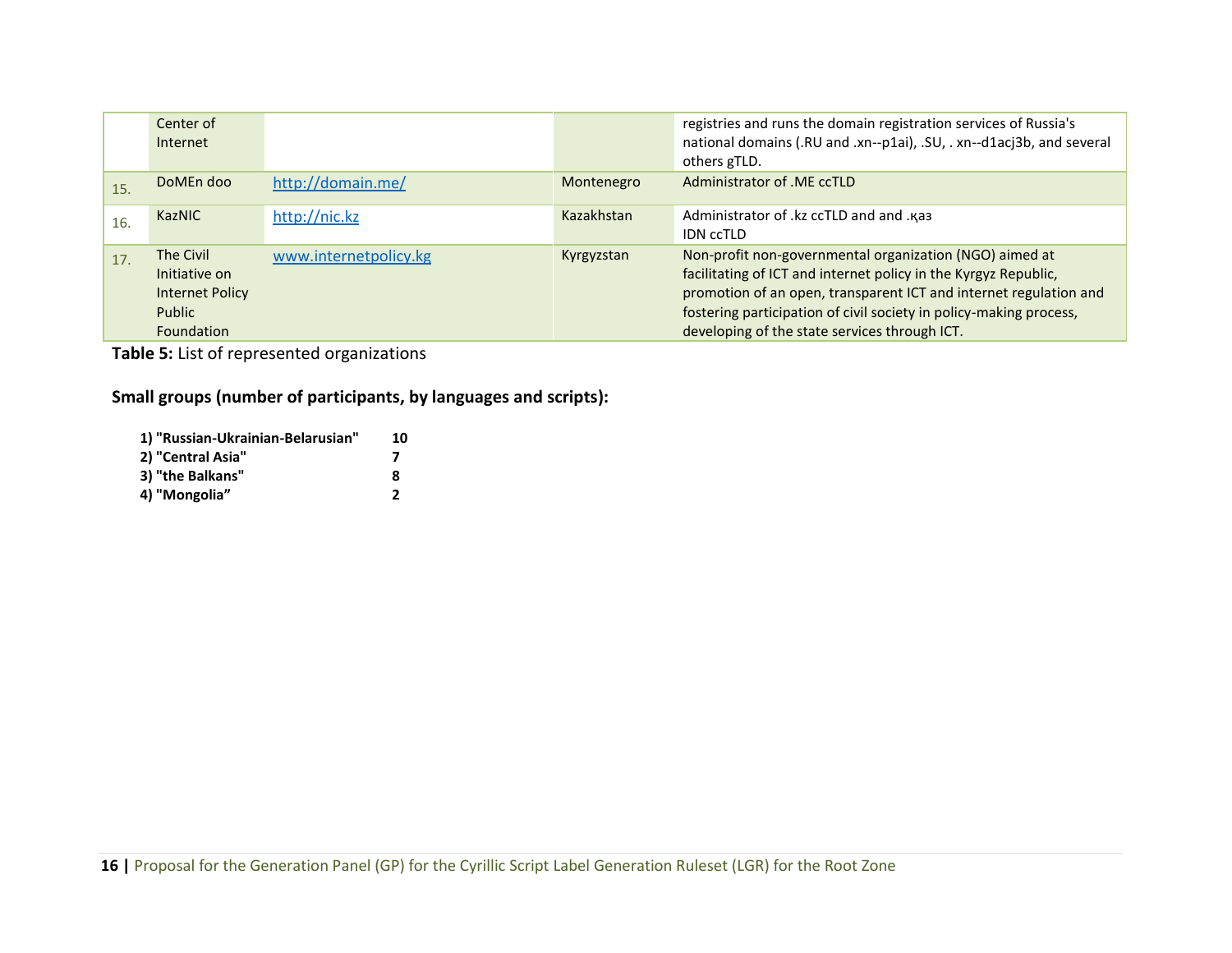# <span id="page-16-0"></span>**3 Work plan**

#### <span id="page-16-1"></span>3.1 Suggested Timeline, listing of significant milestones

The Generation Panel will divide the work in four stages, as follows (given timeline is in months, starting date is the day of approval):

- 1. Development and Finalization Principles Inclusion, Exclusion or Deferral of Code Points **(2 months)**
- 2. Development and Finalization of Rules Variants for inclusion of the Code Points **(2 months)**
- 3.Development and Finalization of Whole Label Rules **(2 months)**

4. Development and Finalization of LGR Documents for Cyrillic Script, and Submission **(2 months)** Also, GP will be divided in four subgroups:

- 1) Balkans
- 2) Russian-Ukrainian-Belarusian
- 3) Central Asia
- 4) Mongolia

GP will start working immediately after approval of this doc.

| N <sub>2</sub> | <b>Task</b>                                                                                                                            | <b>Subtask</b>                                                                                                                         | <b>Deadline</b> | <b>Responsible</b><br>executive                                                                                                 |
|----------------|----------------------------------------------------------------------------------------------------------------------------------------|----------------------------------------------------------------------------------------------------------------------------------------|-----------------|---------------------------------------------------------------------------------------------------------------------------------|
| 0.1            | Formation first draft                                                                                                                  | Filing in all of the tables in<br>document; formation of the<br>subject base for next steps                                            | 11.25.2015      | Small working<br>groups on the<br><b>National Cyrillic</b><br>Scripts (for each<br>National Script -<br>small working<br>group) |
| 0.2            | of "Proposal for the<br><b>Generation Panel for</b><br>the Cyrillic Script<br><b>Label Generation</b><br>Ruleset for the Root<br>Zone" | Analysis of the National Cyrillic<br>Alphabet to identify cases of<br>confusion Code Points relative<br>to the Latin and Greek Scripts | 12.10.2015      | Small working<br>groups on the<br><b>National Cyrillic</b><br>Scripts (for each<br>National Script -<br>small working<br>group) |
| 0.3            | <b>Preliminary Code</b><br><b>Points Analysis</b>                                                                                      | Preparation of own confusion<br>tables (on base native<br>alphabets) with Latin and<br>Greek scripts                                   | 05.24.2016      | Small working<br>groups on the<br><b>National Cyrillic</b><br>Scripts (for each<br>National Script -<br>small working<br>group) |
| 0.4            |                                                                                                                                        | Preparation of consolidated                                                                                                            | 05.28.2016      | Cyrillic GP                                                                                                                     |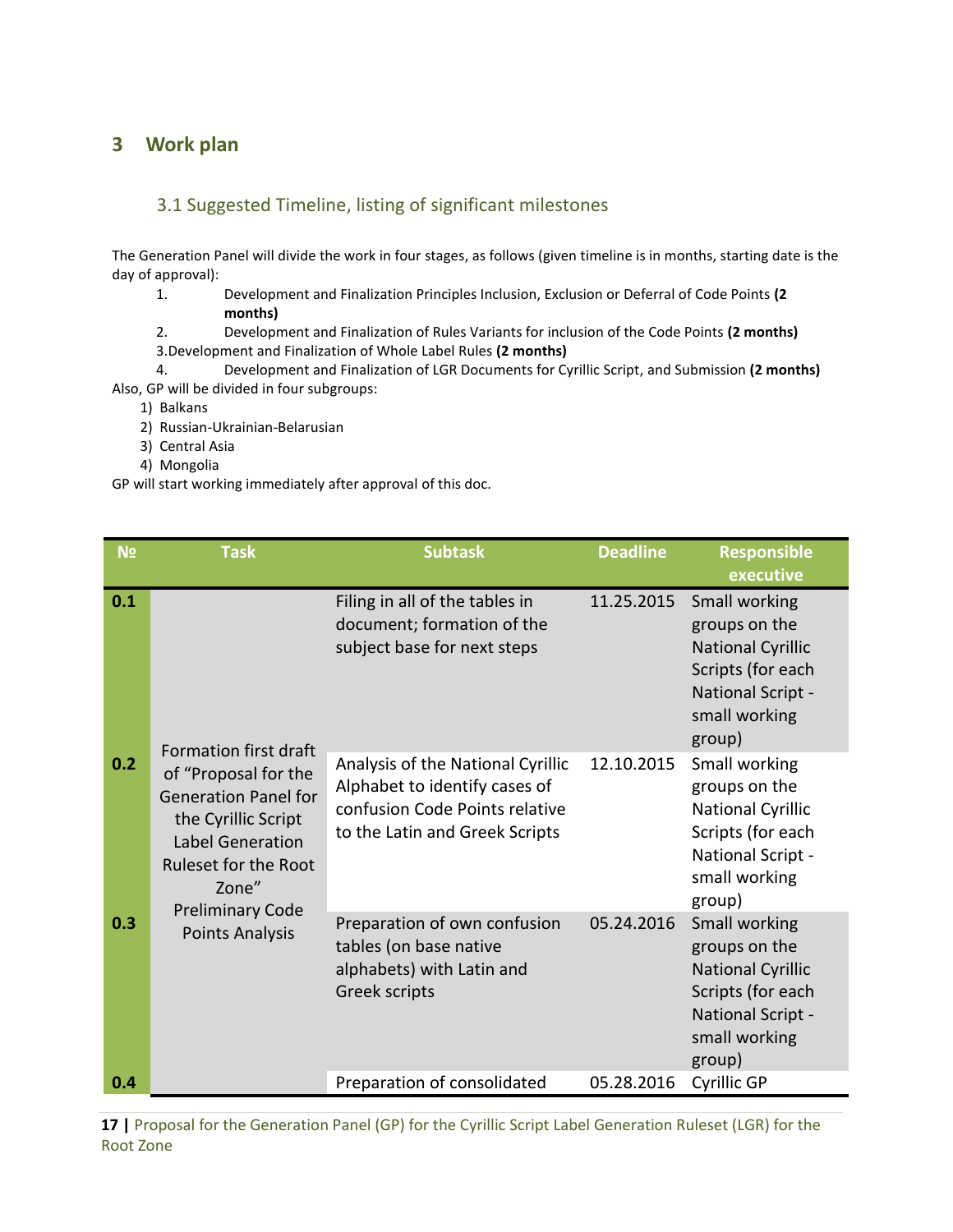|     |                                                                                          | confusion tables in form of the<br>summary table for Cyrillic                                                                                                                                                      |            |                           |
|-----|------------------------------------------------------------------------------------------|--------------------------------------------------------------------------------------------------------------------------------------------------------------------------------------------------------------------|------------|---------------------------|
|     |                                                                                          | scripts                                                                                                                                                                                                            |            |                           |
| 1.1 | Development and<br>Finalization                                                          | Definition of Inclusion,<br><b>Exclusion or Deferral Principles</b>                                                                                                                                                | 07.30.2016 | <b>Cyrillic GP</b>        |
| 1.2 | Principles Inclusion,<br><b>Exclusion or Deferral</b><br>of Code Points                  | The preparation and formation<br>of summary document on<br>Code Points of Cyrillic Scripts<br>which should be included,<br>excluded or deferred (as basis<br>for Label Generation Ruleset -<br>LGR) for TLD labels |            | Cyrillic GP               |
| 2.1 | Development and<br><b>Finalization of Rules</b><br>Variants for<br>inclusion of the Code | Principles for what is a Variant<br>(as a part of LGR) of including<br>of the Code Points within<br>Cyrillic script                                                                                                | 08.30.2016 | Small working<br>group #1 |
| 2.2 | Points                                                                                   | Principles for what is a Variant<br>(as a part of LGR) of confusing<br>the Code Points between<br>Cyrillic script and Greek/Latin<br>scripts                                                                       | 08.30.2016 | Small working<br>group #2 |
| 2.3 |                                                                                          | Public comments on variants                                                                                                                                                                                        | 09.28.2016 | Open for<br>community     |
| 2.4 |                                                                                          | The preparation and formation<br>of summary document on<br>Variants                                                                                                                                                | 10.21.2016 | Cyrillic GP               |
| 2.5 |                                                                                          | Code Point Level Analysis for<br>Cyrillic Script for Inclusion in<br>LGR for the Root Zone                                                                                                                         | 11.01.2016 | <b>Cyrillic GP</b>        |
| 3.1 | Development and<br>Finalization of<br><b>Whole Label Rules</b>                           | Analysis for WLE Rules (if any)                                                                                                                                                                                    | 12.09.2016 | Cyrillic GP               |
| 4.1 | Development and<br><b>Finalization of LGR</b>                                            | The preparation and writing of<br>the final report                                                                                                                                                                 | 01.01.2017 | Cyrillic GP               |
| 4.2 | Documents for<br><b>Cyrillic Script and</b>                                              | <b>Public comments</b>                                                                                                                                                                                             | 01.18.2017 | Open for<br>community     |
| 4.3 | Submission                                                                               | Finalization of report after<br>comments                                                                                                                                                                           | 01.25.2017 | Cyrillic GP               |

**Table 6:** Working plan (phases, deadlines)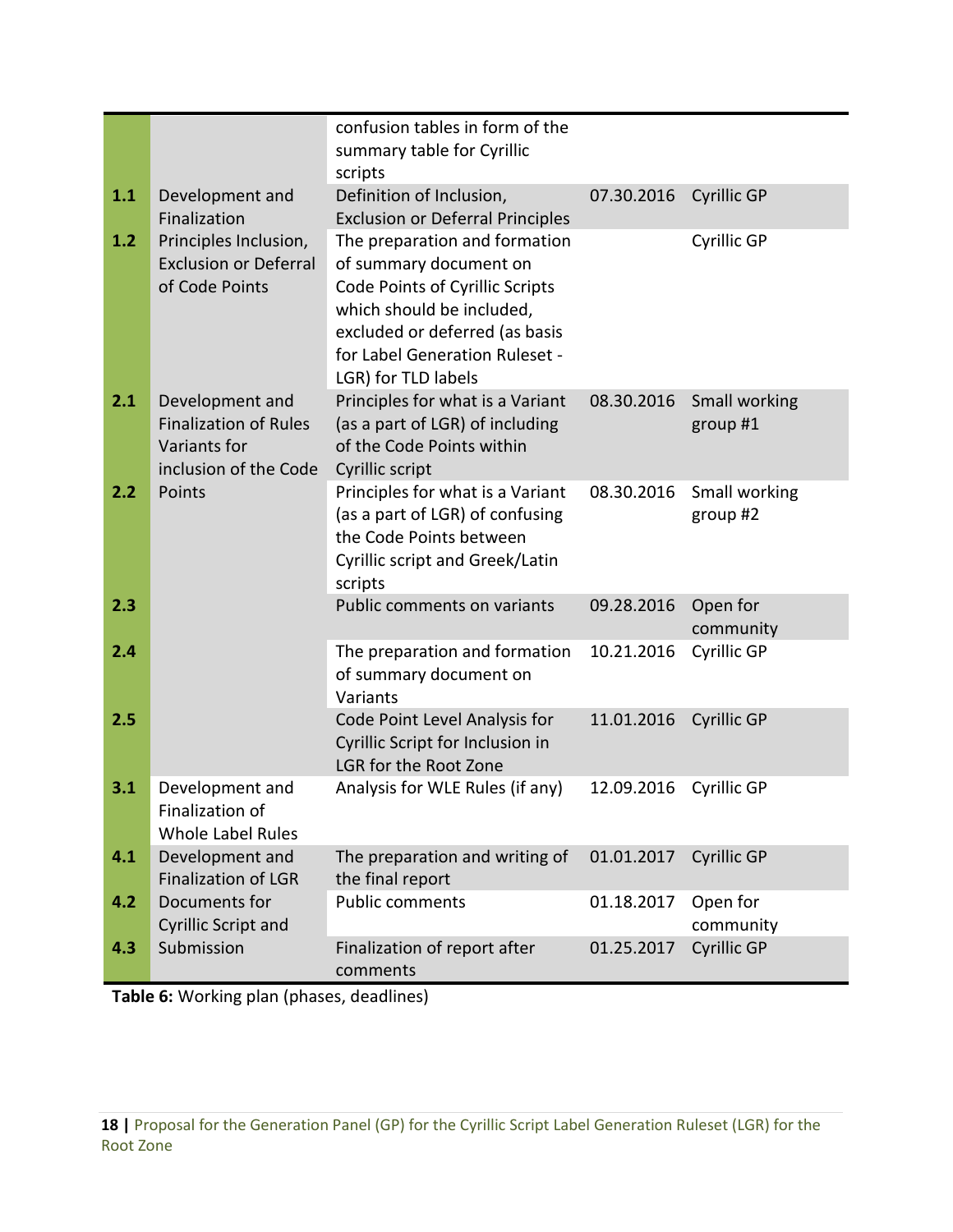#### <span id="page-18-0"></span>3.2 Proposed schedule of meeting and teleconferences

Communication channel will be ICANN email list [\(cyrillicgp@icann.org\)](mailto:cyrillicgp@icann.org). The GP will have regular teleconferences every two weeks, during the work. Two face-to-face meetings are also planned, tentatively during the discussions on variants (2015) and then towards the end of the work (2016). At the end of the work, the group is planning to have one workshop on ICANN meeting, at the end of 2016.

#### <span id="page-18-1"></span>3.3 Anticipated need for logistic support, such as mailing list?

The group has travel and logistic support requirements: logistics (conference calls, assisting in coordination, wiki page for posting information, etc.) according to plan. Members of the working group are encouraged to find sources of funding to attend face-to-face meeting(s). ICANN might be able to fund a limited number of those members who are active in the proceedings of the working group, and will also provide support for remote participation for the members not able to attend the meetings.

#### <span id="page-18-2"></span>3.4 Does the panel expect to call on ICANN provided advisors?

The group may have some requirements for ICANN provided advisors, linguists, but it will be decided during the work.

The group has the need to involve expert linguists languages based on Cyrillic which are spread in the Russian Federation in more languages. For the selection of languages was passed by the criterion level EGIDS less than 5. The group

#### **4. Other information**

#### <span id="page-18-4"></span><span id="page-18-3"></span>4.1. Facts about languages

There are also **15** other official languages in Russian Federation, many of them as "Vigorous" in the EGIDS, and none of them achieve the threshold of Status 4 Educational: Abaza, Buryat, Cherkes, Crimean Tatar, Mordvin (Erzya and Moksha), Kabardian, Kalmyk, Karachay-Balkar, Khakas, Komi, Hill Mari, Nogay, Ossetic, and Udmurt

There are approximately **60 languages** still spoken in the European part of Russian Federation, and another **45** in the Asian part. Overall, 105 languages use Cyrillic script in Russia.

#### 4.2. Issues in MSR-2

<span id="page-18-5"></span>GP will discuss some relevant issues in MSR-2 with specific letters, and if decided, fulfill the proper procedure for comments. Samples:

#### 1. Ukrainian and Belarusian:

The Ukrainian and Belarusian languages present code point "apostrophe" (U+02BC) which play role of letter – not punctuation sign.

2. Montenegro

Montenegro's Constitution defines Cyrillic and Latin scripts as equal. Based on this fact, DoMEn (national registry) plan to add two new chars in both scripts at the same time when 2 chars become present as Unicode Cyrillic point codes, effectually implementing IDN at second level.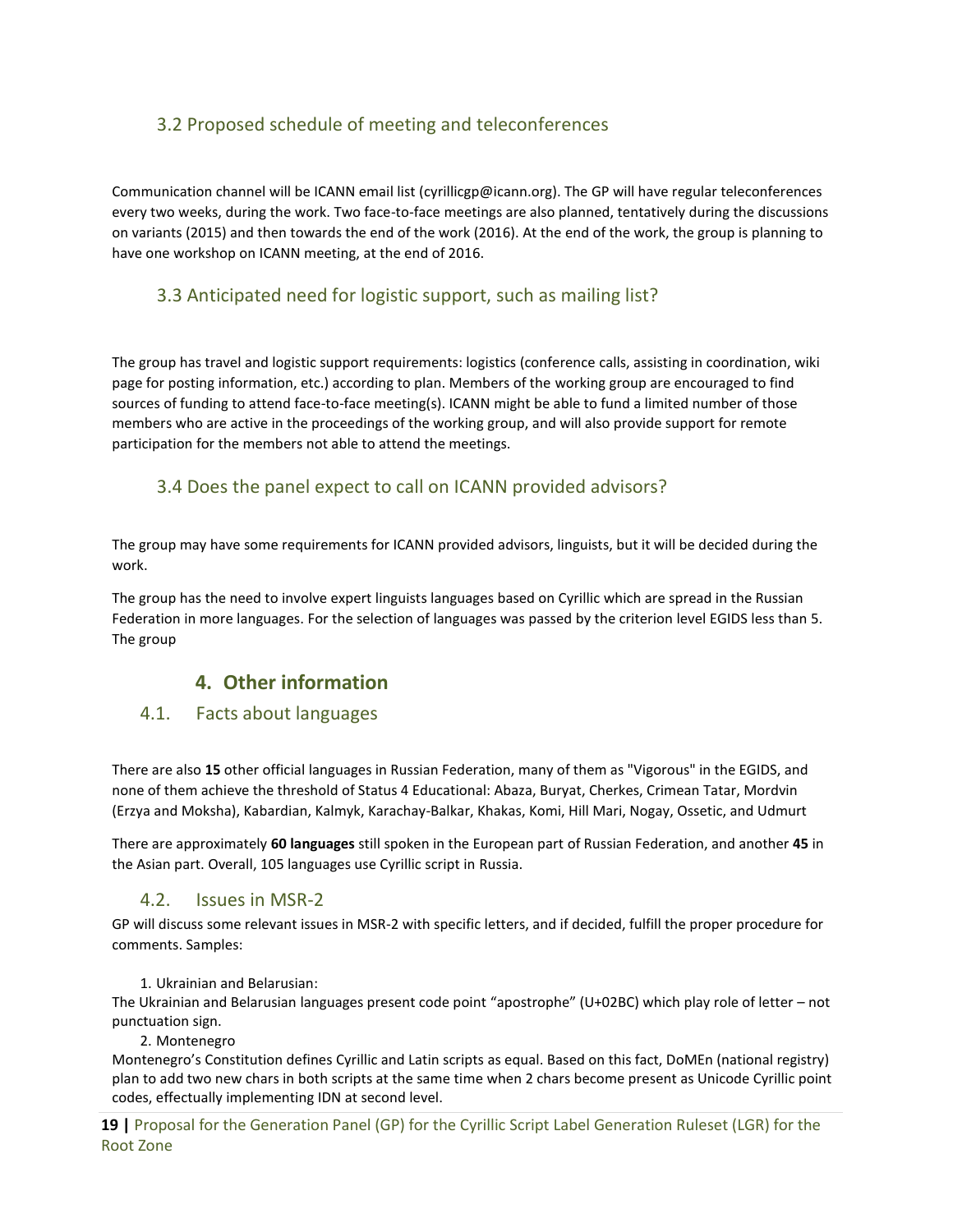3.Using Uppercase and Lowercase Unicode code points in Cyrillic as problem of the confusion during visualization.